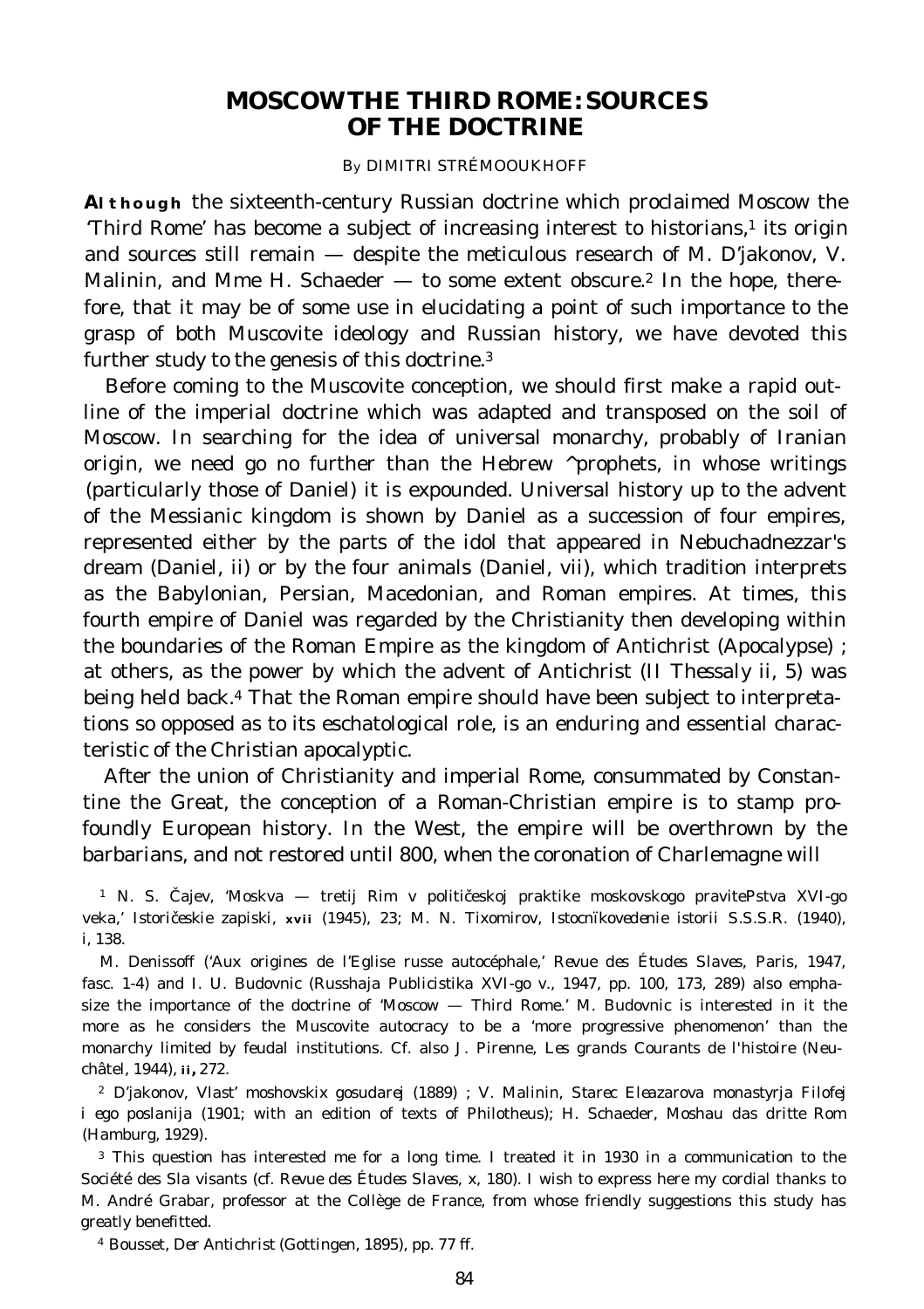mark a deep rift in world-unity as it then existed. Embodied in this *renovatio imperii* will be found the idea of a *translatio potestatis imperii a Graecis in Ger* $man \, \alpha s^b$ 

The Eastern Empire, which did not fall into barbarian hands, 'continued to uphold, on the Bosphorus, the tradition of the Roman ernpire of which it rightly considered itself the legitimate successor.<sup>'5 6</sup> These eastern possessors of the imperial power felt bound to confer upon their capital the eternal name of Rome. Professor F. Dolger has studied the subject of the 'transfer' of the name Rome, to Constantinople, which, from the end of the fourth century, became the 'New Rome.'7 The emperor became the *basileus* of the Romans and of all the Christians; Constantinople was to be considered as *urbs orbis* and *arbs aeterna*.

This Byzantine ideology, which, when assuming less markedly Roman forms, was stamped with a certain 'messianism,' seems to have blossomed out under the Macedonian dynasty, and at a moment coincident with the beginnings of a conversion to Christianity among the Slavs.<sup>8</sup> It is not surprising, therefore, that it should rapidly have penetrated the Slav world, more especially as the Byzantines must have looked on the doctrine as a particularly advantageous export.<sup>9</sup> It was spread either by the teaching and canonical acts of Greek ecclesiastics or by means of translations into Slav of Byzantine works (certain *novellae* of Justinian, St Andrew of Cesarea's commentaries on the Apocalypse, various imperial prophecies).<sup>10</sup>

<sup>5</sup> F. Kampers, *Die deutsche Kaiseridee in Prophétie und Sage* (Munich, 1896), by the same author, *Vom Werdegange der abendlandischen Kaisermystik* (Berlin, 1924); Hahn, *Das Kaisertum* (Leipzig, 1913); and J. Bryce, *The Holy Roman Empire* (London, 1913).

<sup>6</sup> L. Bréhier, *Vie et Mort de Byzance* (Paris, 1947), p. 14; As to the pivotal Byzantine idea of 'symphony' of Church and State as represented by the 'diarchy' of the Patriarch and the Emperor see V. V. Sokol'skij, 'O Xaraktere i zna enii Epanogogi,' *Vizantijskij vremennik*, i (1894), and G. Vernadskij, 'Vizantijskie u enija o vlasti carja i patriarxa, *Recueil Kondakov* (1926).

<sup>7</sup> F. Dolger, 'Rom in der Gedankenwelt der Byzantiner,' *Zeitschrift fur Kirchengeschichte***, lvi** (1937); cf. also H. Schaeder, *op. cit.,* pp. 9 ff., and O. Treitinger, *Die ostromische Kaiser*- *und Reichsidee* (Jena, 1938).

<sup>8</sup> Byzantine 'messianism' recognized, beside its 'Roman' form, a 'Hierosolymitan' form. Byzantines in fact called Constantinople 'New Jerusalem' or 'Second Jerusalem.' Cf. A. Grabar, 'L'art religieux et l'empire byzantin à 1'époque des Macédoniens,' in the *Annuaire de V École Pratique des Hautes Études,* 1939-1940, p. 35, and the epistle of the patriarch Photius in *Pravoslavnyj palestinskij sbornik,* xxxi (1892), 231-235. The Russians knew this terminology and applied it also to their capital. The late Michel Gorlin held that 'the theory of the third Rome was going to bind Moscow to Byzantium and Jerusalem would find itself set aside' **(***Revue des Études Slaves***, xviii,** p. 62) ; but it does not seem that the name 'third Rome' had definitively replaced that of 'new Jerusalem,' for we find the latter in the collection of verse of Alexandre Mezenec (Stremouxov) and in certain chronicles (Bezsonov, *Kaleki perexozie*, fasc. 6, p. ix, and I. Zabelin, *Istorija Goroda Moskvy,* 1905, p. 36).

It is probable, as R. Stupperich has pointed out ('Kiev, das zweite Jerusalem,' *Zeitschrift fur slavische Philologie*, xii, p. 352), that the name of Rome implied a political role and that of Jerusalem a more ecclesiastical role.

<sup>9</sup> F. Dvornik, *Les Légendes de Constantin et de Méthode vues de Byzance* (Prague, 1933), p. 365. Cf. A. Grabar, *art. cit.,* p. 24. It is true that the apostle of the Slavs named the Byzantine empire not the 'Roman Empire' but the 'Empire of Christ.'

<sup>10</sup> Migne, *P.G.,* cvi, col. 376, 381; *Velikie Mind cetii,* 1883, 25-30 Sept., col. 1766—67; Istrin, *Otkrovenie Mefodija Patarskogo,* in *Gtenija* of Moscow, 1897, ii-iv; 1898, i.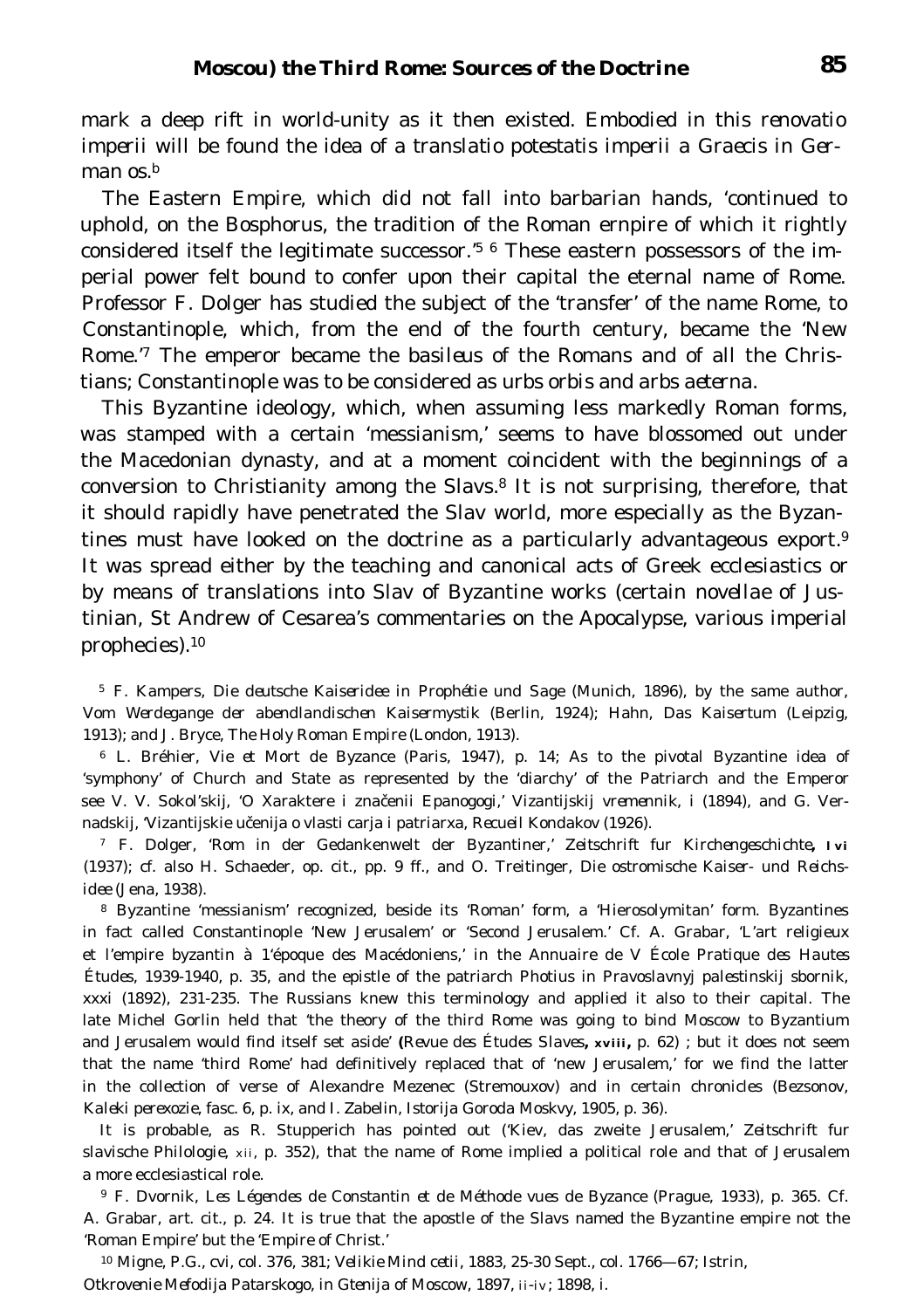If all this brought enormous prestige to the city which the Slavs called Tsar'grad, the universality of the Byzantine doctrine was not to be unresistingly adopted by a people eager for independence.

The opposition was particularly stubborn among the Balkan Slavs. Bulgaria and Serbia, in fact, endowed their sovereigns with the title of *tsar,* derived from Caesar and equivalent with *basileus*, set up their church as an independent patriarchy, and even dreamed of the conquest of Constantinople.11 At Tirnovo in particular there flourished in the fourteenth century, during the reign of John-Alexander and under the patriarchy of Euthymius, a school of literature whose rhetoric abounds in pompous panegyrics.12 To take an example which, for us, has a certain importance, the Bulgarian translator of the Chronicle of Manasses, in speaking of the fall of Rome in the fifth century, opposes this city not (as Manasses does) to Constantinople but to 'our new Tsar'grad which grows, and strengthens herself; the city he so designates would appear to be  $T_{i}$  irnovo.<sup>13</sup>

The Russians became acquainted with the Byzantine doctrine both directly and through the agency of the Southern Slavs who adapted it to suit their own national aims. The Russian metropolitan was, in fact, attached to the patriarchy of Constantinople: with a few exceptions, the metropolitans were Greeks consecrated in the imperial city;<sup>14</sup> on the other hand, towards the end of the fourteenth century, and particularly in the fifteenth, the 'second influence' of the Southern Slavs — having as its protagonists the Serbian and Bulgarian emigrants to Russia — may be seen to be taking shape.

In 1390 a Bulgarian called Cyprian succeeded in becoming the metropolitan of Moscow, where he introduced the literary style of Tirnovo.15 It was at this moment, in 1393, that Anthony, the patriarch of Constantinople, addressed himself to the Grand Duke Vasili I. Disturbed by certain rumors, according to which the Grand Duke of Moscow had shown him a lack of respect, asserting even that 'we have the Church, but wre have not the Emperor,' the patriarch stated the Byzantine conception of the part played by the emperor in the Christian world. He combatted the opinion of the Grand Duke, and gave as his own, 'that it is impossible for Christians to have the Church without having the Emperor, because the Empire and the Church constitute one unity and one community.' He then described the high position occupied by the Emperor in the Church, insisting

<sup>11</sup> K. Jireček, Dejiny nâroda bulharského (Praha, 1876), pp. 187 4'.; same author, *La Civilisation serbe au moyen âge* (1920), pp. 6 ff.; Émile Haumant, *La Formation de la Yougoslavie* (1930), pp. 52 ff.; and H. Schaeder, *op. cit.,* pp. 4 ff.

<sup>12</sup> K. Radčenko, *Religioznoe i literaturnoe dvizenie v. Bolgarii v epoxu pered tureckim zavoevaniem* (1898), pp. 21 f.; K. Jireček, *op. cit.,* pp. 270 ff.

13 *Kronike lui Constantin Manasses* (ed. Ivan Bogdan, Bucarest, 1922), p. 99. Cf. Jire ek, *op. cit.*, p. 215, and Schaeder), *op. cit.,* pp. 14 and 51. Nearly the same phrase is to be found in the Russian Chronograph of 1512 (*P.S.R.L.,* xxn, 1, p. 258). However the author of the Chronograph by all the evidence, sets in opposition to Rome not Tirnovo or Moscow but rather Constantinople, as does the Greek Manasses. This is why he says not 'our new Tsar'grad' but 'our new Rome — Tsar'grad.'

<sup>14</sup> E. Golubinskij, *Istorija russkoj cerlcvi* (1901), i, 1, pp. 289 ff. cf. also D'jakonov, *op. cit.,* pp. 1 ff.

<sup>15</sup> H. Schaeder, *op. cit.,* p. 3. Cf. Golubinskij, *op. cit.,* n, 1, pp. 297 ff., and A. S. Orlov, *Drevnjaja russkaja literatura XI-XVI v.* (1937), pp. 234 ff.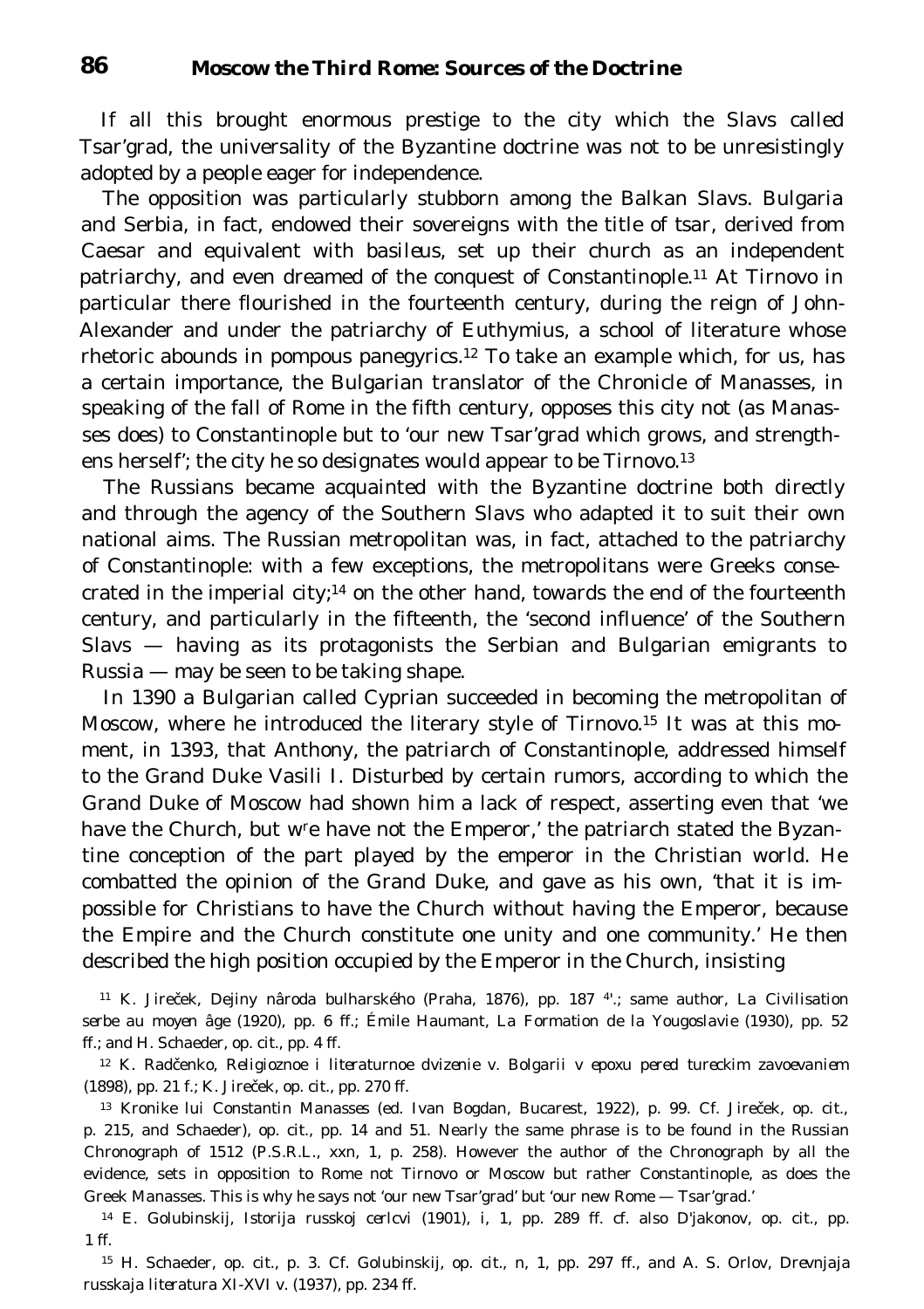upon the universality of the title, and the illegality of its being conferred upon the rulers of other nations.<sup>16</sup>

The question was, would Moscow remain faithful to the Byzantine teachings, or would she, urged by a desire for independence and the example of the Balkan Slavs, take this opportunity to build up the doctrine of a national state?17 As we shall see, historical circumstances of an exceptional nature allow her to remain in principle — faithful to the Byzantine doctrine of a unique empire, while at the same time putting it, as the Southern Slavs had tried to do, to her own uses.

In his letter the patriarch Anthony had made it clear that the esteem which the empire had enjoyed should not be weakened on account of the vicissitudes it had gone through, and that Christians should not turn away from any but a heretic emperor. These were the exact conclusions which the Muscovites, good pupils of the Greeks, were to draw from the events of the Council of Ferrara-Florence (1438-1439), where, in the hope of obtaining western aid against the Turks, the delegates of the Eastern Church had accepted the union with Rome. Moscow had been represented there by the Metropolitan Isidore, a Greek by origin and a conspicuous supporter of the union, also by Abraham, bishop of Suzdal', accompanied by several priests. When, on his return to Moscow, the Metropolitan Isidore proclaimed the union, he was dismissed from office by Vasili II, who remembered that the Greeks had .always depicted the Latins as heretics.18 Simon Suzdalec, one of the priests who had accompanied the bishop of Suzdal', has left a description of this Council which has been preserved in several versions. In these accounts it is asserted, firstly, that the Greeks, from motives of greed, had betrayed Orthodoxy, and, secondly, that, by dismissing the Metropolitan Isidore, the Grand Duke Vasili had become Orthodoxy's champion. This idea is set forth in the form of a panegyric, in which Vasili is put on the same level as Constantine the Great and Saint Vladimir: 'Rejoice, pious Prince Vasili,' cries the panegyrist, 'supporter of the Orthodox faith and of all Russia, upholder of the Greek faith.'<sup>19</sup> The 'treason' of the Greeks provided reason enough for making the Russian church self-governing (autocephalous). Isidore once set aside, in 1441, the Russian bishops in 1448 elected, and enthroned as metropolitan a Russian, Jonas.20 This decision was, in other ways, a fateful one, for, Jonas not being recognized at Kiev, the last weak bond uniting the Russian territories was loosened. Henceforward, there were to be two metropolitans, one at Kiev, $2<sup>1</sup>$  the other at Moscow, where the 'Russian piety'<sup>22</sup> was set up against the rapidly waning prestige of the Greeks.

<sup>21</sup> *Ibid.,* ii, 3, p. 507. Cf. H. Schaeder, *op. cit.,* p. 28.

<sup>16</sup> *Pamjatniki drevne-russkogo Icanoniëeskogo prava* (R.I.B., vi), t. I2, priloženie, pp. 269-271.

<sup>17</sup> D. S. LixaSev finds the first criticism of the Byzantine concept in Russia in the writings of the Metropolitan Hilarion *(Nacional\*noe samosoznanie v dremej Rusi* (1945), pp. 24-25).

<sup>18</sup> Cf. A. Pavlov, *Kritiëeskie, Opyiy po Istorii dremejšej greko-russkoj polemiki protiv latinjan* (1878).

<sup>19</sup> Malinin, *op. cit.* (texts), pp. 99-100; cf. pp. 76-128.

<sup>20</sup> Golubinskij, *op. cit.,* n, 1 pp. 470 ff. Cf. Denissoff, *art. cit.,* p. 77 ff.

<sup>22</sup> *Pamjatniki dreme-russkogo kan. prava,* p. 653. Cf. D'jakonov, *op. cit.,* p. 57, and Malinin, *op. cit.,* pp. 480 ff.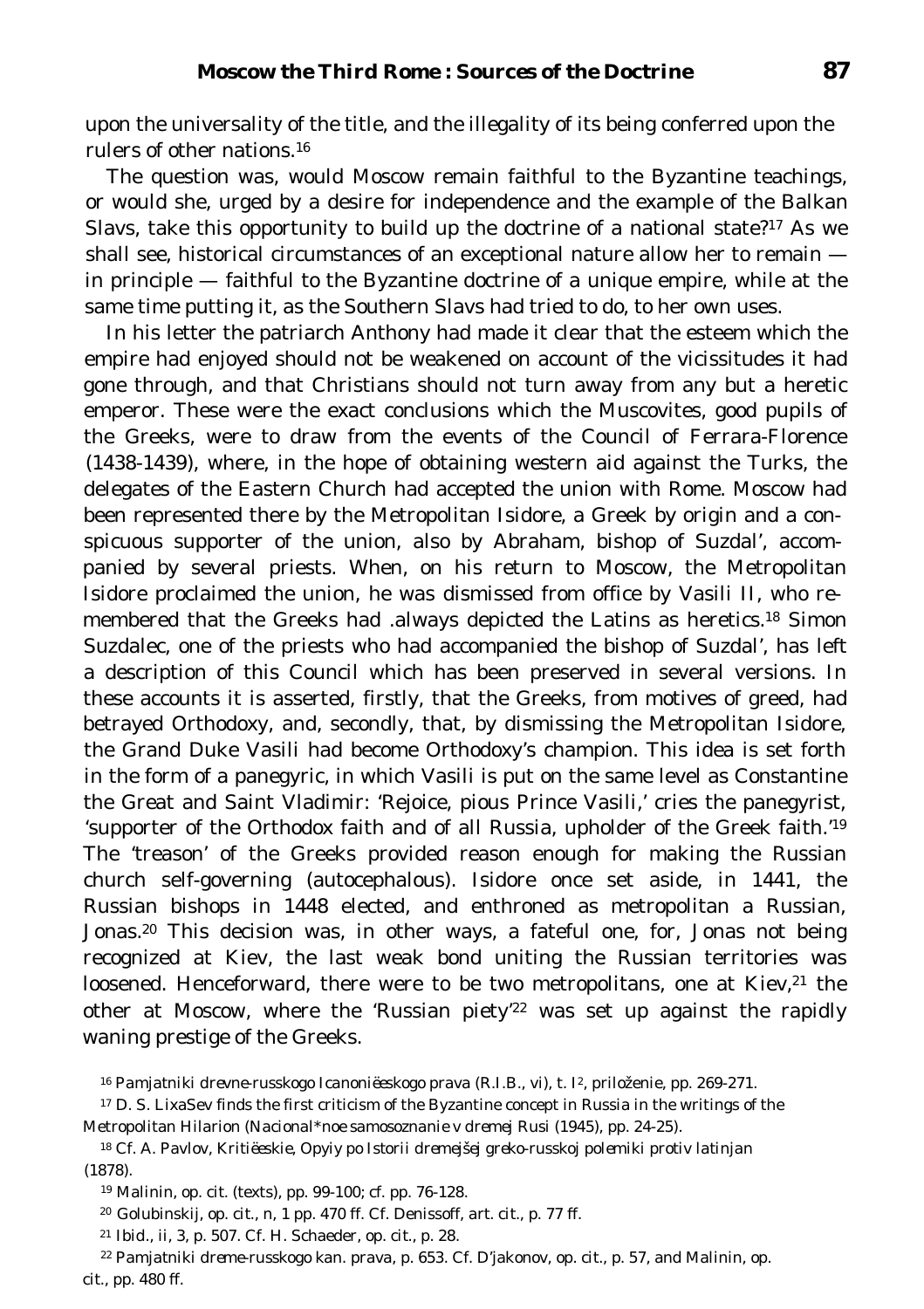Before the relations between Moscow and Constantinople had had time to be defined, $^{23}$  the catastrophe of 1453 had put an end to the millenary empire. The fall of Byzantium plunged the whole world into a state of consternation. It was looked upon as a retribution. In the west, Pope Nicholas V saw in it a punishment for the rejection of the unity established at Florence; in Moscow, on the contrary, the Metropolitan Jonas in 1458 attributed it to this union: for as long as Constantinople had adhered to the true faith, she had resisted all invasions but, once having betrayed it and united herself with the Latins, she fell under the infidel's yoke.<sup>24</sup>

The fall of Constantinople, which had been thought of as the eternal city of Christianity, and the disappearance of the Empire, which was held to be the essential corollary of the Church, cast the souls and spirits of the eastern Christians into a profound despair. How could the Church continue to exist without the Empire? And what, now, would be Muscovy's place in history? These questions presented themselves at the moment when, the grand duchy of Moscow, gradually developing into a powerful state, became aware of itself as the last independent supporter of Orthodoxy.25 Muscovite chronography, in the fifteenth century, abandoned its local character to become pan-Russian and developed the idea of Russian unity, tending thus to ascribe to Moscow a central place in history. In order to preserve the traditional structure of Christianity — which involved the Christian Empire — and to assign to Russia her place in history, three eventual solutions could be contemplated: to admit that the fall of Byzantium was not final, and that the imperial city would be freed by the Russians; to admit the supremacy of the Holy Roman Empire of the West; or, lastly, to set up Moscow herself as a definite empire, the successor to that of Byzantium.<sup>26</sup>

It was the first of these solutions which, safeguarding as it did the ancient conception of the world, appealed, on first thoughts, to the Muscovite spirit. We find it referred to in various versions of the Russian account of the taking of Constantinople by the Turks. The author, after having described the fall of the imperial city, adds: 'If all the predictions of the time of Constantine the Great, such as were made by Methodius of Patara and Leo the Sage, if all the predictions concerning this great city have come to pass, then the ultimate prophecy will come to pass also, for it is said: 'the Russian tribes will battle against the

<sup>23</sup> Vasili II and the Metropolitan Jonas explain the necessity of electing the metropolitan at Moscow and not at Constantinople by the dissension which divided the imperial city when there was no longer a patriarch of the ancient piety. (*Pamjainilci drevne-russkogo kan. prava*, pp. 557-558, 584- 585.)

<sup>24</sup> *Ibid.,* p. 623, and Karamzin, *Istorija gosudarstva Rossijskogo* (1842), v, 212.

<sup>25</sup> It cannot be denied that the principality of Tver, rival of Moscow, also played a role in the elaboration of the idea of unity and of the imperial idea. In the fourteenth century the monk Akindin had already written to Prince Michel of Tver, 'you are tsar in your country\* and in the fifteenth century another monk, Thomas, bestowed upon Prince Boris the title of tsar and compared him with Constantine. Cf. Val'denberg, *Drevne-russkie uëenija o predelax carskoj vlasti* (1916), p. 140 ff. and Lixacev, *op. cit*, pp. 92 and f. The formula of Akindin corresponds to the definition of French legists: 'the king is *imperator in suo regno'*

<sup>26</sup> We had come to conclusions which, in broad outline, coincide with those of M. Denissoff *{art. dt.,* p. 76) before seeing his article.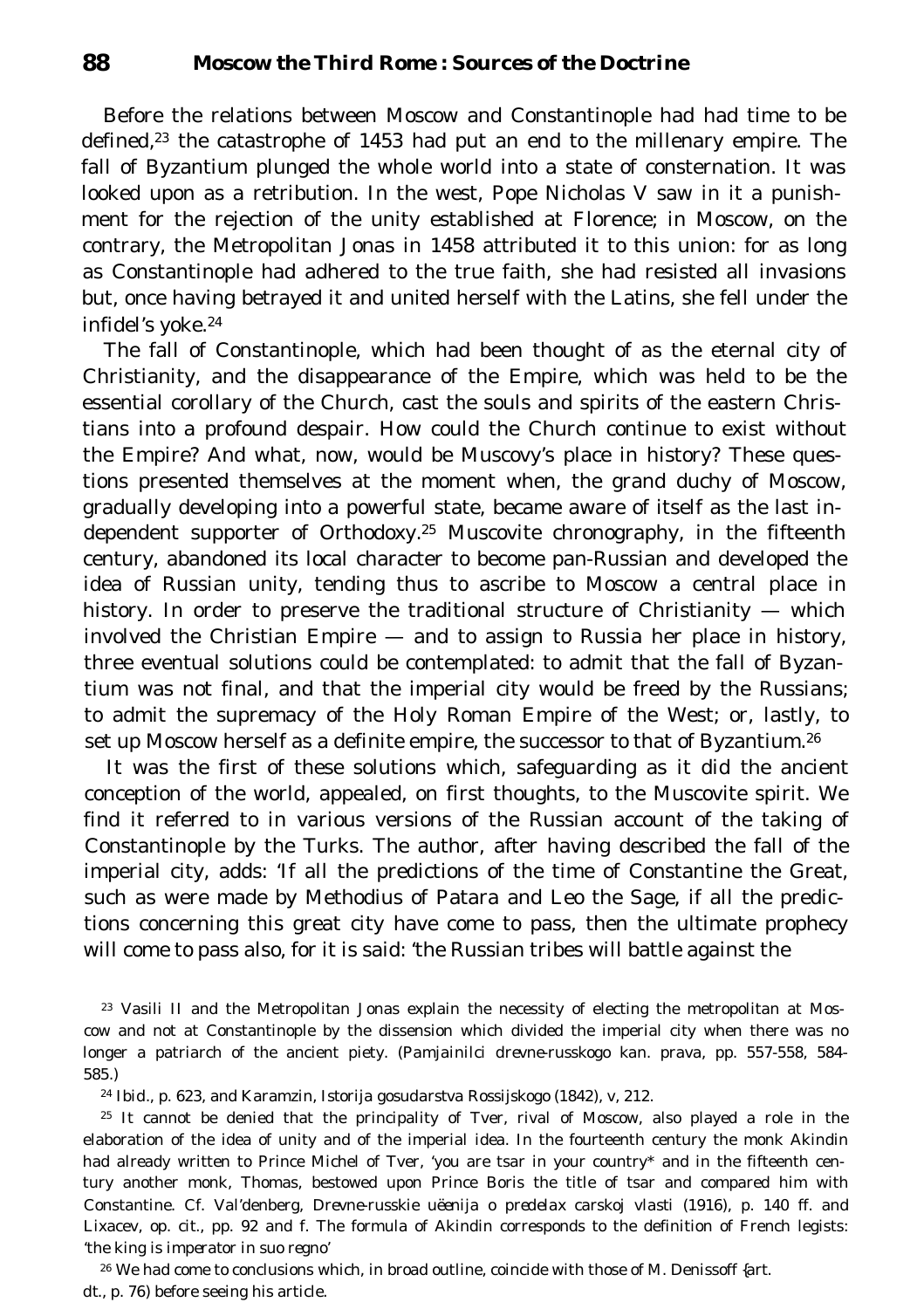Ishmaelites with the help of her erstwhile inhabitants, will conquer the city of the seven hills [Constantinople], and will reign there  $V^{27}$  To understand this passage one must remember that in Byzantium, and especially in Russia, it was reckoned that the world would last seven thousand years.28 The Byzantine calendar counted the years as from the creation of the world, and the year 7000 fell in 1492 of the Christian era; the end of the world was expected at that date. The Pseudo-Methodius planned his statement of history according to the millenaries; in the course of the seventh millenary the Ishmaelites were to take possession of the Greek Empire, but there would then arise an emperor who would liberate it, after which the Antichrist would appear, and the end of the world, which seems to have been coincident with the end of the seventh millenary, would take place.29 Viewed in this light, the taking of Constantinople by the Turks would seem to have been as predicted, and nothing remained but to await the appearance of the liberating emperor, and, subsequently, in 1492, the end of the world.30 Some ancient prophecies, attributed to Leo the Sage and to an inscription on Constantine's tomb, fit themselves easily into the prophetic scheme of the Pseudo-Methodius. These prophecies declare that Constantinople will be liberated by a *%avdov ykvos* and this fair-skinned tribe was often identified with the Russians.3- 1 The Muscovites, therefore, assigned to themselves the mission of liberating the imperial city. If its perennial character could thus be safeguarded, then the Muscovite scholars, under the influence of the Southern Slavs, could still confer upon their sovereign the title of tsar provided that he did not endow his empire with a definitely imperial status.32 This conception could be

<sup>27</sup> I. Sreznevskij, *Povest' o Car'grade* (1855), and Jakovlev, *Skazanija o Car'grade* (1868), p. 114. In the lamentations on the taking of Constantinople, inserted at the end of the Chronograph of 1512, the author also expresses the hope that the infidels will be driven out and the Christian kingdoms reestablished. He ends his lamentations with a paraphrase of Manasses (see above, n. 13), which paraphrase he applies to Russia, but taking care not to call it 'new Tsar'grad.\*

28 The belief that the world would last six (or seven) thousand years is very ancient. The apocryphal epistle of Barnabus teaches that, just as the world had been created in six days, it would last six millenniums, a day being interpreted, according to Psalms, lxxxix, 4-5, as a millennium. The Talmudists, certain heretics and certain Church Fathers shared this belief. If one includes *the millennium* (corresponding to the seventh day) in history, the end of the world might be foretold for the year seven thousand after creation. This is exactly what happened in Russia. Cf. P. Voltz, *Die Eschatologie der jiidischen Gemeinde im neuen testamentlichen Zeitalter* (Tübingen, 1934), pp. 135 ff., and Saxarov, *Esxatologiâeshie soèinenija i skazanija v drevne-russkoj pis'mennosti,* 1879.

<sup>29</sup> Istrin, *op. cit.* (study), pp. 20-21.

<sup>30</sup> A complete prophetic chronology of apocalyptic occurrences is to be found in the paschal canons of 1460 to 1492.

<sup>81</sup> Concerning these prophecies, see Sreznevskij, *op. cit.;* Istrin, *op. cit.* (study), pp. 273 ff.; Malinin, *op. cit.* (study), pp. 471-472; D'jakonov, *op. cit.,* pp. 62 ff. According to Mme Schaeder *(op. cit.,* pp. 28 ff.) this prophecy is based upon Ezekiel, xxxviii, 2, after the *Septuagint: vie àvdpœirov, arrjpurov tô Tvpoaomov crov eirl* Tory *Kal rrjv yrjv rov* MaYory, *apx°vra* \*Pcos, Mecrox *nal* OojSeX.

<sup>32</sup> In a later report of the Council of Florence, written in 1461, to glorify Russia's autocephaly and attributed to Pacomus the Serbian (A. Pavlov, *op. cit.,* pp. 99, 101, 106; cf. H. Schaeder, *op. cit.,* p. 26); the emperor declares to the Pope that it is only due to his modesty and piety that Vasili II does not make use of the title of *tsar* (Malinin, *op. cit.,* texts, p. 117). It seems thus that the author tries to legitimize this title by the authority of a Byzantine emperor. So Pacomus the Serbian seems to be one of the first to call Vasili **II** *tsar*. (Cf. Pavlov, *op cit.,* pp. 100-101 and Ždanov, *Russkij bylevoj Epos,* 1895, pp. 107 and ff.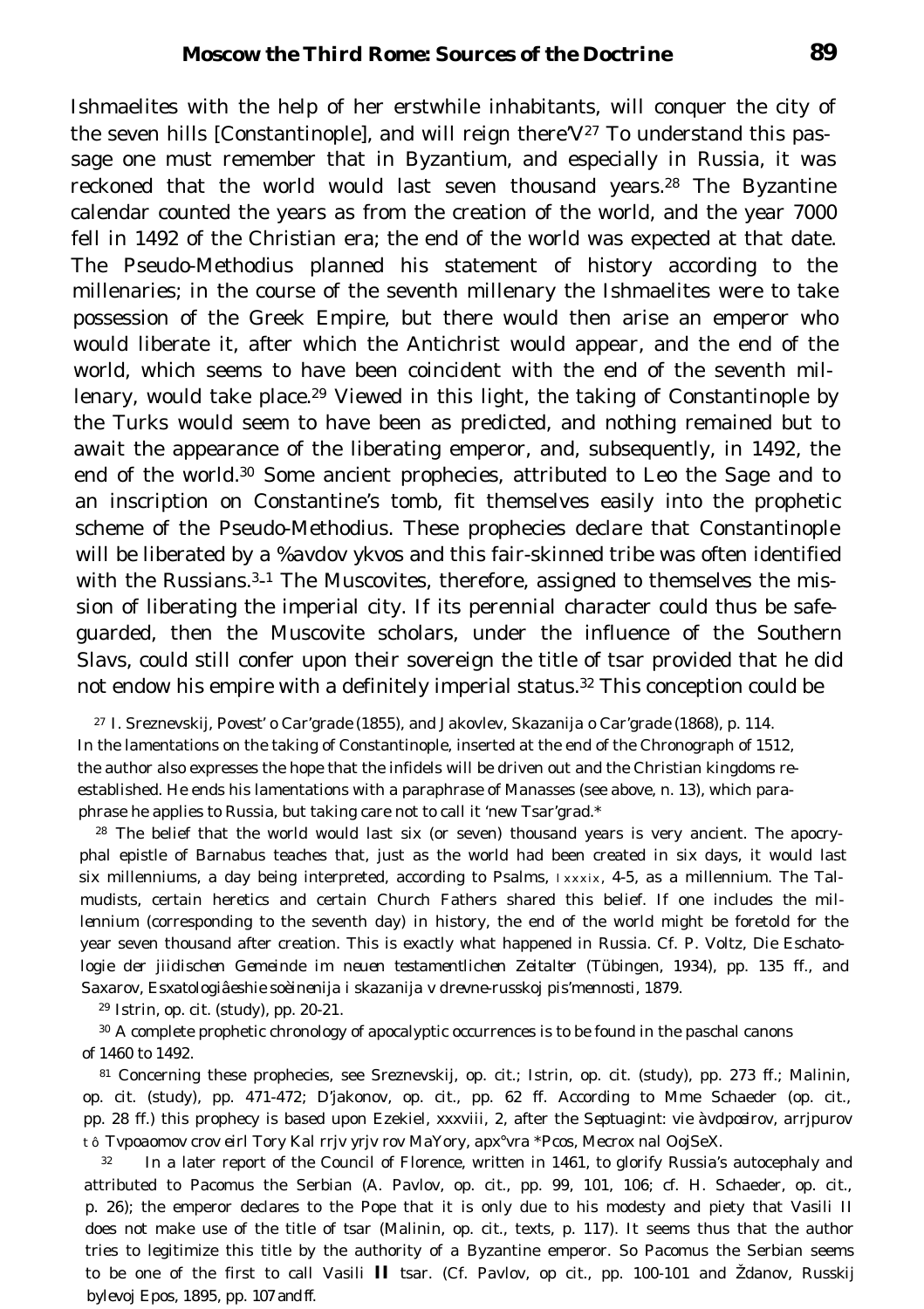further reinforced by the idea of the 'Byzantine inheritance' consequent upon the marriage of Ivan III, in 1472, with the heiress of the Paleologues.<sup>33</sup>

Such building upon prophecies, how<sup>T</sup>ever, seems to have corresponded very little with the practical aims of a Muscovite government preoccupied with the assembling of the Russian territories and the restoration of Saint Vladimir's heritage.<sup>34</sup> It was with reserve, therefore, that Moscow received the Western proposals that she should involve herself in the problems of the East.

At this moment, in Italy and in Germany, there were dreams of a new Crusade, in which it was hoped that Russia would take part. The diplomatic relations which linked Moscow with the West were not particularly easy ones. For the Western World as the Soviet historian of diplomacy has noted, the only means of legitimizing the new state so as to introduce it into the European state system, was to confer a royal crown upon the sovereign of Moscow.<sup>35</sup> In 1489 the imperial envoy, Nicholas Poppel, offered to obtain the royal crown for Ivan III, but Ivan refused it, insisting that 'he had never wanted to be made king by anyone, and that he did not wish it.' In another reply to Emperor Frederick III he declared that his earliest ancestors had maintained friendly relations with those Roman emperors who had given Rome to the Pope, and had afterwards reigned at Byzantium.36 37 Ivan III had already begun to call himself *tsar*, and Emperor Maximilian seems to recognize this title in the translated form of *Kaiser}<sup>1</sup>* Moscow, therefore, refused to accept the crown from the West, and, in that way, refused to recognize the Western Empire as the Christian Empire.38 How far we are from the example of the Southern Slavs !

In the meantime the redoutable year of 1492 arrives. The apocalyptic catastrophe does not take place. The Russians, therefore, are able to breathe more freely, even though the fear of the end of the world is not completely dispelled. They must continue to live, and in order to live like Christians it is necessary to establish a new paschal canon (the old one had ended in 1492) to disprove the

<sup>33</sup> Thus, for example, the Venetian Seigniory wrote that the Eastern Empire 'wanting a male heir, returns to the duke of Moscow, in consequence of his illustrious marriage.' (Pierling, *La Russie et VOccident*, Paris, 1891.)

<sup>34</sup> Lixacev, *op. cit.,* pp. 96 ff.

<sup>35</sup> *Histoire de la diplomatie* published under the direction of V. Potemkin (Paris, i), p. 187. N. S. Cajev holds that diplomatic relations with the West exercised a certain influence on the formation of the theory of the Third Rome *(art. cit.,* p. 10).

<sup>36</sup> *Pamjatniki diplomaticesldx snohenij* (1851) i, 11-12, 17.

<sup>37</sup> *Pamjatniki diplomatiâeskix snosenij*, i, 1502. Peter the Great used this text, the authenticity of which has, moreover, been called into doubt, to justify the title of emperor with which he replaced that of tsar. D. S. Lixacev *(op. cit.,* p. 102) points out that Ivan III begins to use the title of tsar in his diplomatic relations after definitively freeing himself from the yoke of the Tartars (1480) and not after his marriage with Sophie Paléologue. It is, nevertheless, true that he had already used it in 1473, that is, immediately after his marriage, in a treaty with the city of Pskov. (Solov'ev, *Istorija Rossii,* ed. Obšč. Pol'za, i, 1483. Cf. Schaeder, *op. cit.,* p. 39 and Malinin, *op. cit.* (study), pp. 553 ff.

<sup>38</sup> According to N. S. ajev *(art. cit.,* p. 15) Muscovite diplomats fought to establish the equality of the tsar with the emperor of the Holy Roman Empire, whom they considered of greater rank than the kings. It is, however, evident that the Holy Roman Empire, not being Orthodox, could not in their eyes be the true Christian Empire.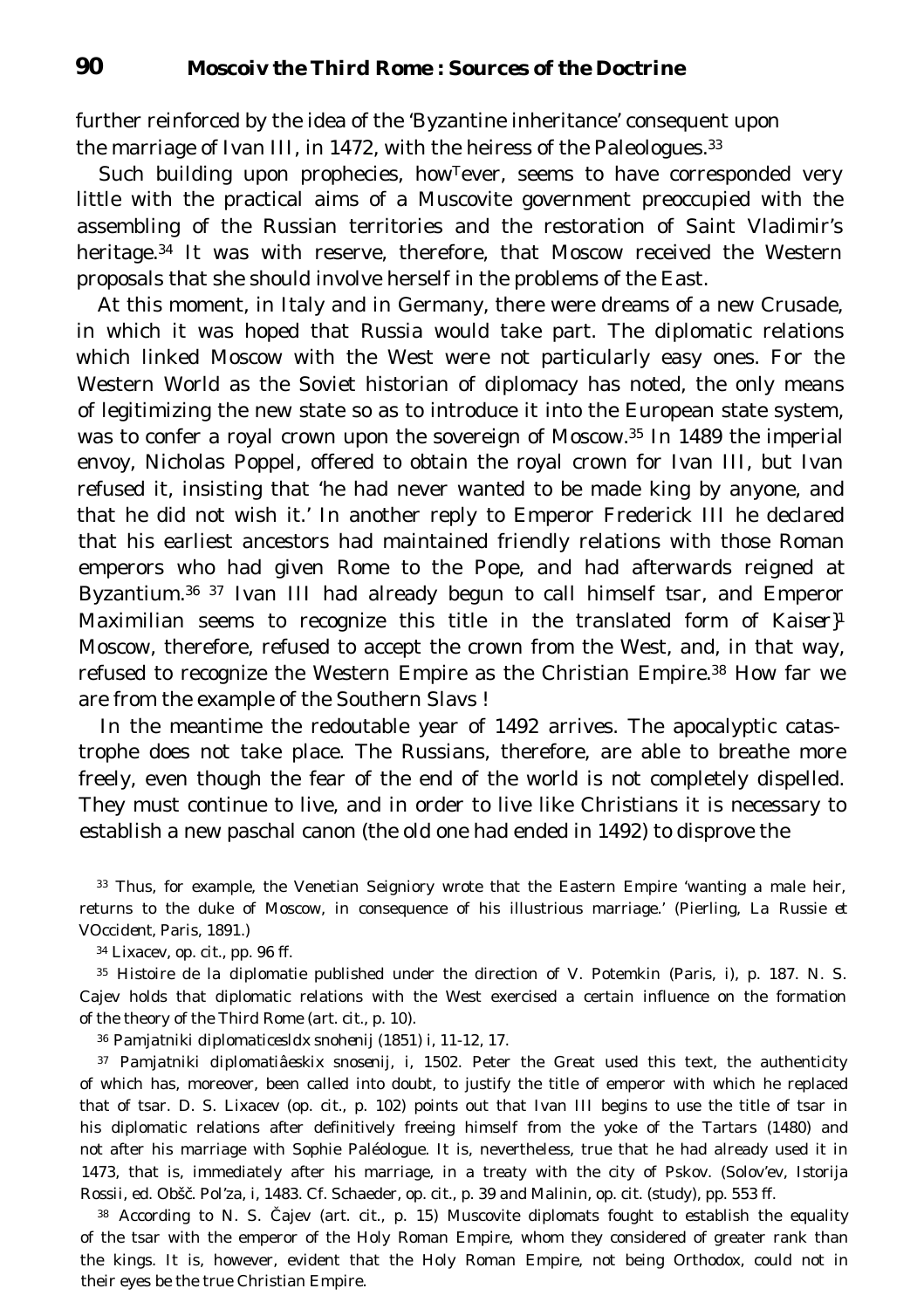claim, made by the Judaists, that the Christian prophecies had lied, and, finally, to elaborate a new historical doctrine about the Christian Empire.

It was now that they inclined towards the third of the possible solutions, already mentioned: assigning to Moscow the role of the Christian Empire. We find the first outlines of this in a charter (1492) of Zosimius, metropolitan of Moscow. In this he gives the paschal canon for the beginning of the eighth millenary, which is then starting and in which he says : 'we are awaiting the advent of the Lord, even although, according to the Holy Writ, the day and the hour of His coming cannot be established.' He also gives here an abridged version of historical events: Constantine the Great founded the New Rome, Saint Vladimir baptized Russia, and now Ivan III is 'the new Emperor Constantine of the new Constantinople-Moscow.'39 This, to our knowledge, is the first text in which Moscow is openly and officially proclaimed an imperial city. There remained only one more step to take: the 'new Constantinople' had to become the 'Third Rome.'

Around the same data, a renewal of interest in theology was awakened in Novgorod, probably due, to the appearance of the Judaist heresy.40 The end of the world, in which the Christians had so firmly believed, not having occurred, the heretics adopted a new argument; the Christian prophecies, said the Judaists, had lied. The archbishop of Novgorod, Gennadius (Gonzov) headed the movement which opposed the heretics.41 He decided to endow the Russian church with the complete Bible; certain books, missing in the Slav translation, were to be translated from the Vulgate. This was interpreted as a considerable victory for the Catholic influence.<sup>42</sup> Owing to this codification of the Bible, several new texts were put into circulation, and among them, the Apocalypse of Ezra, which, until then, had been practically unknown in Russian.<sup>43</sup> The fourth Ezra, translated from the Vulgate at a moment when apocalyptic problems were a matter of passionate concern, was certain to excite a strong interest. In one of his visions, Ezra had observed an eagle with twelve wings and three heads. These heads reign successively on earth. An angel explained to him that the eagle was the fourth animal of Daniel's visions (that is to say, the Roman empire), and that the heads symbolized three reigns (iv Ezra, xii, 23). What exegesis could be given to this passage? We know that it was translated from the Slav by Benjamin, a Dominican, assisted by Dimitri Malyj, who is sometimes identified with Dimitri Gerasimov. In the third head of the eagle of Ezra, Benjamin probably recognized

<sup>39</sup> *Pamjatniki drevne-russkogo kan. prava*, pp. 795-802. Cf. D'jakonov, *op. cit.,* p. 66.

<sup>40</sup> For the heresy of the judaisers see the exposition by G. Vernadsky, 'The Heresy of the Judaisers and Ivan III," Speculum, viii, 4 (October, 1933), 436-454.

<sup>41</sup> For Archbishop Gennadij see *Russkij biografi eskij slovar*.\*

<sup>42</sup>1. E. Evseev, 'Gennadievskaja Biblija 1499g.' *Trudy 15-go arxeologiëeskogo sezda* (1916), ii, 15-16.

<sup>43</sup> Gorskij i Nevostruev, *Opisanie slavjanskix rukopisej Moskovskog sinodaVnoj biblioteki*, i, 43 ff., and Golubinskij, *op. cit.*, ii, 2, p. 263. Cf. also A. I. Sobolevskij, *Perevodnaja literatura moskovskoj Rusi*, p. 254 (in Sbomik O. R. Jaz. i SI., lxxiv, 1), and Beneševic, Tz istorii perevodnoj literatury v Novgorode v konce XV-go v.\* *ibid.,* ci, 3, p. 378.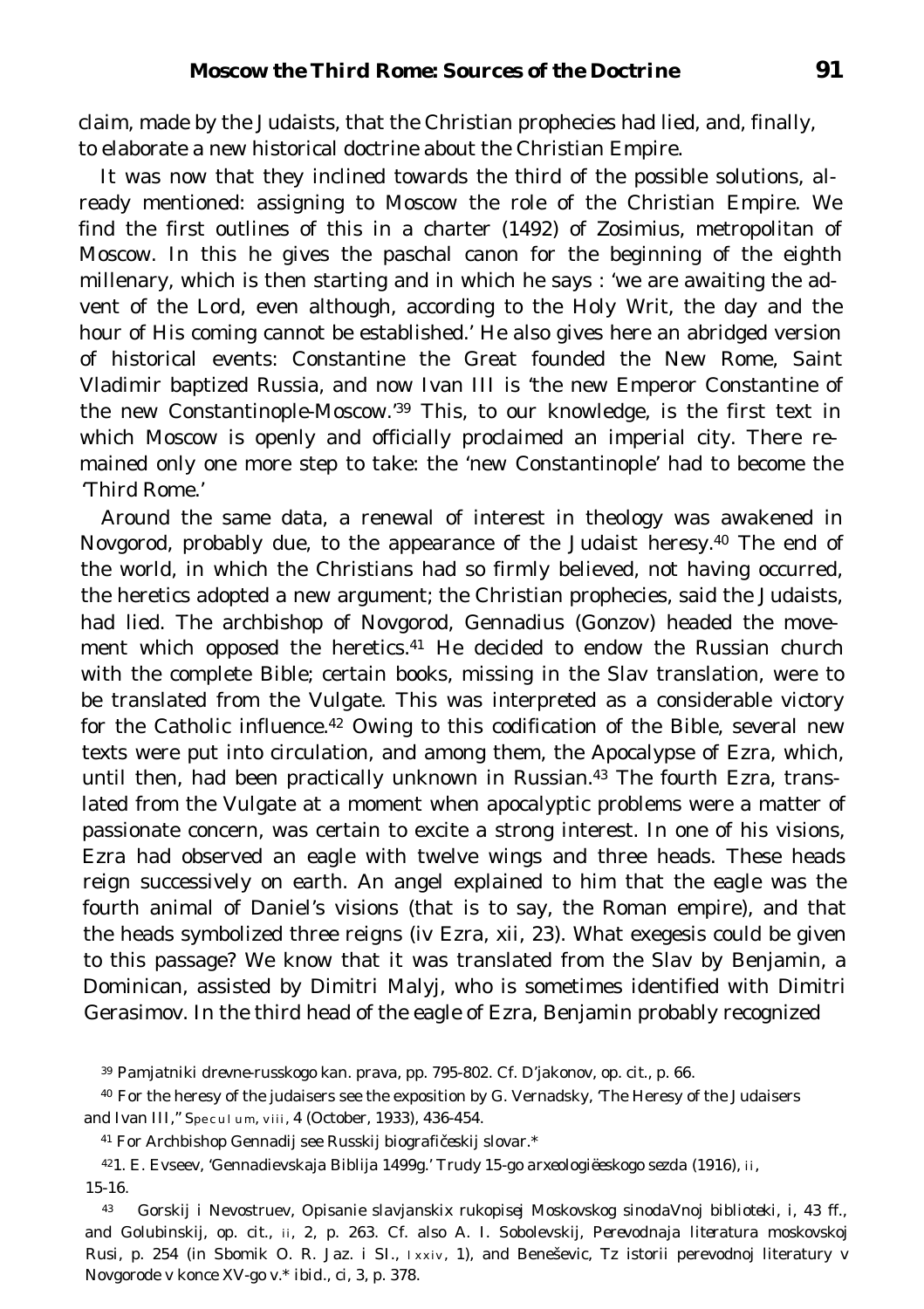the Holy Roman Empire of the German Nation.44 But would this exegesis have been accepted by the Orthodox Dimitri Gerasimov? Would he not, rather, have thought of interpreting this head as Moscow, which, at this time, had adopted the two-headed eagle for her coat of arms? One has no means of confirming this; but would incline to suppose it, in view of the fact, that in the celebrated 'Legend of the White Klobuk'—which is prefaced by a letter from Dimitri Gerasimov to Archbishop Gennadius  $-$  Russia is described as the 'Third Rome'.<sup>46</sup> In this letter, Dimitri Gerasimov tells of his discovery, in Rome, of the manuscript of this legend and sends its translation to the archbishop of Novgorod. It is not, however, generally accepted that Dimitri Gerasimov is the author of this legend, and even if we did accept this, there would be no way of confirming whether or not the legend had been interpolated at some later date.46 Be this as it may, the fact that the form 'Third Rome' occurs for the first time in a work which represents itself as being by one of the translators of Ezra should be born in mind.

The impetus given to theological thought by Archbishop Gennadius was to increase; Saint Joseph of Volokolamsk (Sanin) was to oppose the Judaistic heresy in his celebrated *Prosvetitelj* and, equally, to discard the basis on which the theocratic theory of the power of the Muscovite tsars had rested.47 But it is a monk of Pskov who will assign to Moscow a role in universal history, and develop the formula, 'Moscow — New Constantinople' which we have already encountered in the preface to the paschal canon of the Metropolitan Zosima.

Philotheus, who was born early in the second half of the fifteenth century, and spent his whole life in the monastery of Eleazar at Pskov — of which, in the

<sup>44</sup> A. Sedel'nikov ('K izuceniji slova kratka i dejateFnosti dominikanca Venjamina,' in *Izvestija* O. R. Jaz. i SI., xxx, 205 ff.) has given definitive proofs in favor of the attribution to Benjamin of *Slovo kratko* (this text appeared in the *Gtenija* of Moscow, 1902, 2). In this treatise the author ascribes characteristics to the Roman Empire which makes it possible to establish that for him it represents the fourth beast in the visions of Daniel (cf. *Slovo kratko*, p. 58, and Daniel, vii, 19) and, in consequence, the eagle of Ezra. He further says that this empire already has partially disappeared and will finally disappear entirely, which is probably an exegesis of the reigns of the three heads of the eagle of Ezra. Under these conditions the third head would quite naturally be identified with the Holy Roman Empire of the German Nation. It should be noted, moreover, that at this time numerous prophecies concerning Emperor Frederick III existed (Hampers, *Die Kaiseridee*, pp. 139 ff.), which the Dominican Benjamin, who had perhaps come to Novgorod in the suite of the ambassador of Frederick III (Jevsejev, *art. cit.,* p. 15), must have been aware of.

<sup>45</sup> *Pamjatniki starinnoj russkoj literatury*, i, 296 ff., and D. I. Kožaničkov, *Povest*\* *o novgorodskom klobuke* (1861), p. 38.

<sup>48</sup> The legend of the white *klobuk*, symbol of the purity of the faith, is set forth as the translation of a manuscript, given by a Roman librarian to Dimitri who, in 1492, communicated it to Archbishop Gennadij. Historians of Russian literature are considerably divided on the subject of the attribution of this legend to Dimitri (see the discussion of this question in Malinin, *op. cit*., notes 1881 and 1889). Malinin admits that Dimitri Gerasimov is the author of this legend and holds that he is the first to call Russia the Third Rome. *(Ibid.,* Study, p. 525.) Mme H. Schaeder, on the other hand, dates this legend of the end of the sixteenth century (op. cit., pp. 81-82). A. Sedelnikov ('Vasilij Kalika, Histoire et Légende,\* *Revue des Études Slaves,* vu, p. 234) chiefly studies the early history of this legend at Novgorod. The question would merit the trouble of being reviewed. It is therefore impossible to state, as M. Denissoff does, that the doctrine of the Third Rome was born before the sixteenth century *(art. cit.,* p. 86).

47 D'jakonov, *op. cit.,* pp. 91 ff.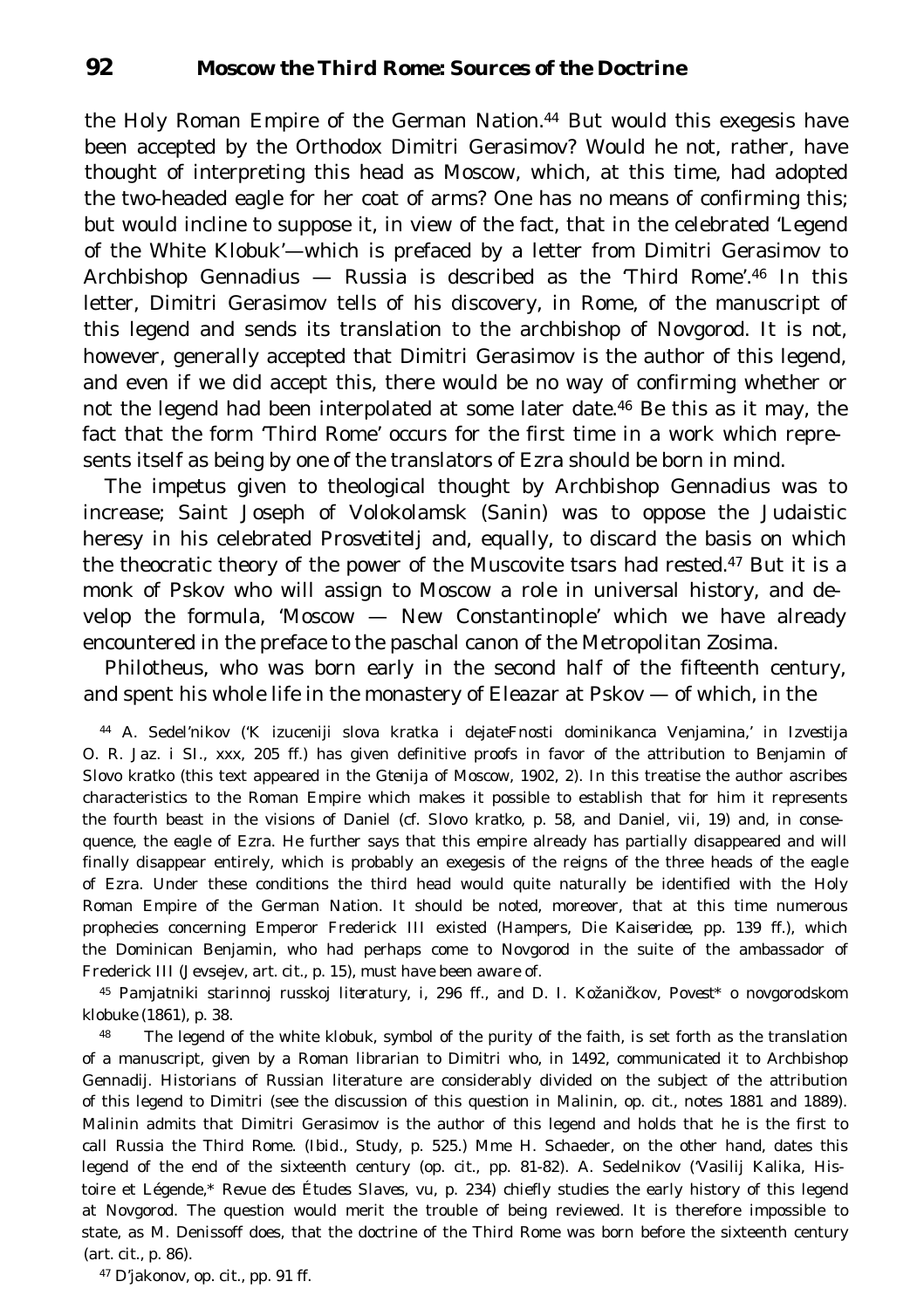reign of Vasili III, he was probably the *hegumen* — is the author of several epistles setting forth both his views on the action of Providence in the lives of nations and of men.48 Occasions for him to write were not lacking, for at this time the existence of his fellow citizens was much troubled. In 1510 Vasili III, having taken definite possession of the merchant city, abolished her ancient rights. One part of the population was transplanted to Moscow; the other remained at Pskov where they endured every kind of vexation from the first Muscovite governors. In the 'Account of the Taking of  $Pskov<sub>1</sub>$ <sup>5</sup> included in the first Chronicle of Pskov, the glorious city laments that a many-winged eagle, endowed with lion's claws has despoiled her of two Lebanon cedars.49 50 A. N. Nasonov points out that this image derives from the prophet Ezekiel, who represented Nebuchadnezzar taking Jerusalem in the form of an eagle with big wings and many feathers *{Ezekiel,* xvii, 3).50 The idea of applying the image to Moscow probably came the more readily on account of the two-headed eagle that had become the coat-of-arms of the Muscovite state.<sup>51</sup> It is possible that in the Chronicle Ezekiel's eagle was embellished with features borrowed from other prophetic visions; that of the fourth Ezra, who endowed his eagle with twelve wings, and of Daniel, who bestowed claws upon his animal (*Daniel*, vii, 19).

Another (and more anti-Muscovite) chronicle of Pskov goes so far as to see in Moscow the sixth king of the Apocalypse (*Apocalypse*, xvii, 10).52 In interpreting this text, V. Malinin stresses  $-$  to our mind, very rightly  $-$  the fact that in 1510 the Pskovians, desolated by the fall of their city, were expecting the end of the world. This is confirmed by modern authorities on ancient Russian literature who also express the view that, owing to the sufferings of Pskov and Novgorod, an expectation of the end of the world had been renewed in these cities.53 The academician Saxmatov, on the contrary, reads into this passage no more than a parody of Philotheus.54 His arguments, however, strike us as being weak, for it is difficult to see how an almost word-for-word quotation from the Apocalypse can contain the parody of a phrase of Philotheus. The conception of the Muscovite monarchy as one of the kingdoms preceding the advent of Antichrist<sup>55 \*</sup> is, in

<sup>48</sup> Malinin, *op. cit.* (study), Chap. I.

<sup>49</sup> *P.S.R.L.,* iv, v, p. 287, and A. Nasonov, *Pskov side Leiopisi,* 1941, 1, p. 95. The text is in the *Svod of* 1547 which, according to A. N. Nasonov, must have been composed in the monastery of Philotheus. (Tz istorii pskovskogo letopisanija/ *Istoriëeskie Zapiski*, xvm (1946), 270.

<sup>50</sup> A. N. Nasonov, *art. cit.,* p. 266.

<sup>51</sup> A. Solov'ev, 'Les emblèmes héraldiques de Byzance et des Slaves/ *Seminarium Kondavovianum,* vn (1935).

62 P.S.R.L., iv, v, p. 282. According to Nasonov *{art. cit.,* p. 267) this text was an extremely anti-Muscovite part of the *Svod* of 1567.

<sup>63</sup> Malinin, *op. cit.* (study), p. 169, and *Istorija nisskoj literatury* (ed. Akademii Nauk, 1945), n, 398 and 405.

<sup>64</sup> Saxmatov, 'K voprosu o proisxozdenii xronografa/ *Sbornik 0. R. Jaz. i SI.,* lxvi, 9, p. 112. Cf. Nasonov, *art. cit.,* p. 267. Mme Schaeder considers it a 'spatere verderbte Variazion der Lehre des Philotheus/ *op. cit.,* p. 56).

<sup>55</sup> It should be mentioned that the chronicler ot Pskov refers to Moscow as the 'Scythian island/ The word 'island' seems unexplainable; the adjective *Scythian,* on the other hand, can only be explained in the following manner: where the Pskovian *Svod* of 1547 sees Moscow under the features of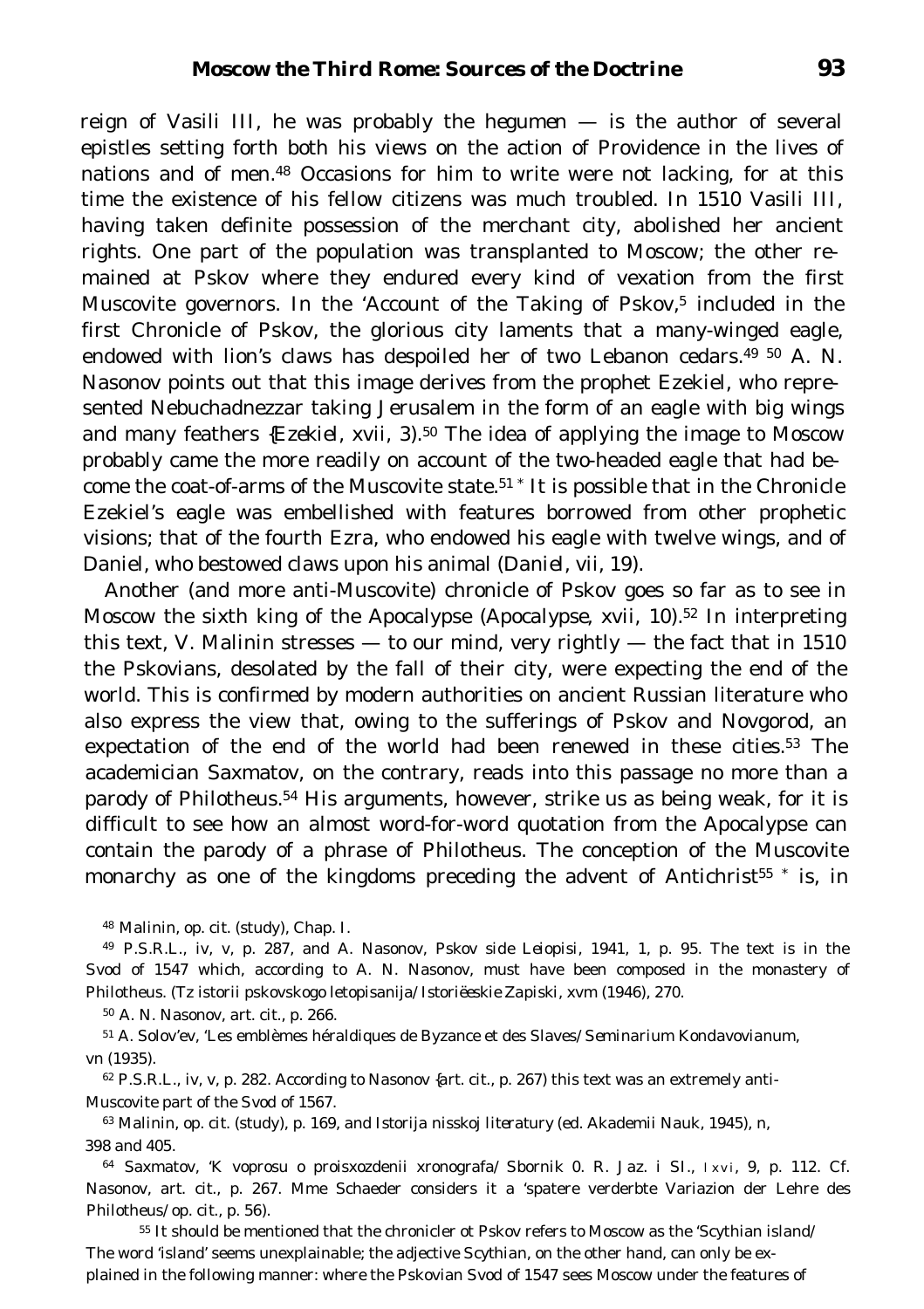itself, an idea which could easily have sprung up in the Pskov of 1510. The public misfortunes having quite naturally created an apocalyptic atmosphere, it was this atmosphere, probably, that confirmed Philotheus in his belief that the time was near.56 One must not forget that in the Christian tradition the empire was regarded, sometimes as a bad, sometimes as a good thing. The Pskovians saw it as a misfortune; Philotheus will consider it as a benefit.

We have an epistle of Philotheus, dating precisely from this troubled period, in which he addresses his fellow citizens, consoling them in their distress and encouraging them to support their trials in a Christian spirit.<sup>57</sup> Certain passages of this epistle lead us to suppose that they are directed at those who have murmured against the sovereign; Philotheus maintains that thoughts, either of ingratitude to God or antagonism to the tsar, are not permissible, for the heart of the sovereign rests in the hands of God, of whom he is the servant.58 In another epistle, addressed to Vasili III in person, and dating, probably, from about the same time or a little later, Philotheus writes in the hope of alleviating the sufferings of his fellow-citizens,59 and implores the tsar to remedy certain ills common to all Russia. Here, also, he gives a preliminary outline of his doctrine which, though it is scattered throughout the epistle, he finally sums up in these words : 'And if thou rulest thine empire rightly, thou wilt be the son of light and a citizen of the heavenly Jerusalem, as I have written thee. And now, I say unto thee: take care and take heed, pious tsar; all the empires of Christendom are united (cmmomac) in thine, for two Romes have fallen and the third exists and there will not be a fourth; thy Christian empire, according to the great theologian, will not pass to others, and, for the Church, the word of the blessed David will be fulfilled : she is my place of eternal rest; I shall dwell there, for I have desired it. And Saint Hyppolytus says: when we see Rome surrounded by the Persian armies, and the Persians and the Scythians attack us, then we will know, beyond all doubt, that this is the Antichrist.'<sup>60</sup>

Before specifying Philotheus's sources, let us pause at another of his epistles, written, probably, towards 1524.<sup>61</sup> He was then on corresponding terms with

the eagle of Ezekiel, that of 1567 seeks the apocalyptic etymology of the word Moscow with the help of Ezekiel, xxxviii, 2. (Cf. above, n. 31.) Polish scholars in the sixteenth century thought the Muscovites descendants of Mosoch and considered them Scythians. (Cf. J. Križani, *Tolkovanie istorideskix proro estv*, pp. 16 ff. in *tenija* of Moscow, 1891, 2). Under these circumstances, it is understandable that Philotheus should refer to a text of Saint Hippolytus where the Scythians are mentioned. (Cf. n. 60.) This quotation seeks perhaps to prove that the Muscovites are not the apocalyptic Scythians.

<sup>58</sup> Malinin, *op. cit.* (study), pp. 441-442.

- <sup>58</sup> *Ibid.,* (texts), p. 16.
- <sup>59</sup> *Ibid,* (study), pp. 371-373.

<sup>60</sup> *Ibid,* (texts), pp. 54-55. As Malinin has shown *{op. eit.* (study), pp. 434-435) the words attributed to the great theologian seem to be a reference to Daniel, ii, 44, and those attributed to David, to Psalms, cxxxii, 14. Malinin adds that the reference to Saint Hippolytus is hardly clear. (Cf. above n. 55.)

61 Malinin, *op. cit.* (study), pp. 266-269.

<sup>57</sup> *Ibid,* pp. 166-170.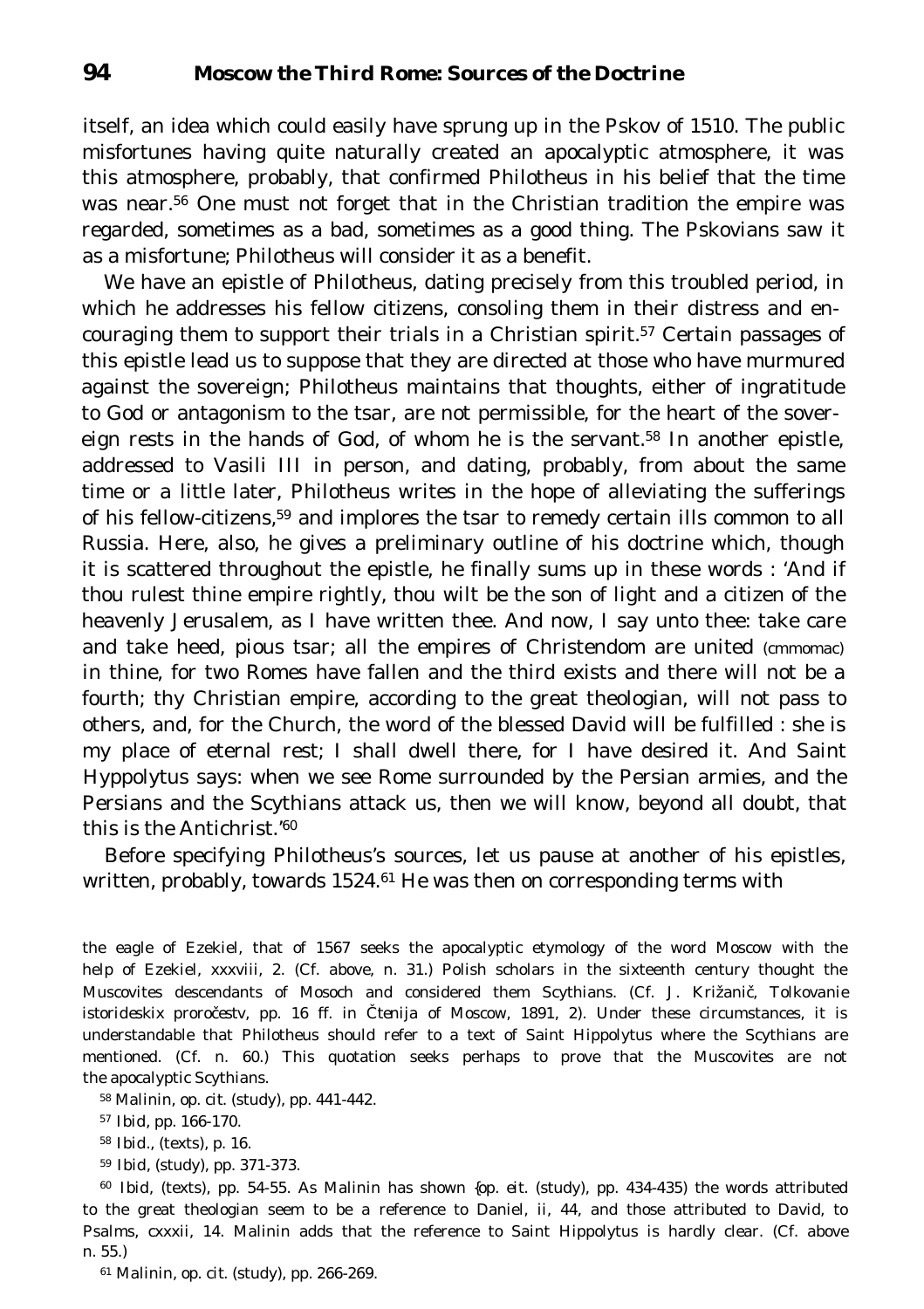Munexin, *d'jak* to the tsar at Pskov, a person of influence with whom Philotheus had already interceded on behalf of the inhabitants of the city. Munexin, a man of learning, had several correspondents, notably Dimitri Gerasimov, and a certain Nicholas the Latin.62 The latter is identified with Nicholas Bulow, doctor to Vasili III. This 'professor of medicine and astrology and of all sciences' is a strange sixteenth-century Muscovite figure; a propagator of Catholicism and of astrology, he was to be violently criticized by another 'humanist,' the Greek Maxime. Nicholas had sent one of his writings to Munexin, and this must have excited the interest of the learned *d'jak*, for he communicated its contents to Philotheus. This action gave birth to the epistle 'Against the Astrologers and the Latins' with which Philotheus replied to Munexin.<sup>63</sup> Judging from this refutation, Nicholas Bulow had supported two theses; one was the astrological thesis, dear to the men of the Renaissance, according to which the destinies of men and nations are ruled by the stars and which led to the prediction of cosmic changes in 1524, being thus in conformance with the astronomer Stoeffler, who had predicted a new deluge for this date.<sup>64</sup> The second thesis, of minor importance in the writings of Nicholas, was favored by Catholic polemicists who spread the following idea: if the Eastern Empire fell, it was because it had divorced itself from the true faith; if that of the West continued to exist, it was because it had remained faithful. Philotheus summarizes this thesis in the following manner: 'The Latins say: our Roman Empire remains indestructible; if we did not confess the true faith, the Lord would not allow this.'<sup>65</sup>

In the first part of his epistle, Philotheus develops an entire cosmology and refutes, with the aid of Holy Scripture, the astrological thesis. Then he proceeds to the second thesis. The Catholic argument that Rome remained free and independent was bound to make a profound impression upon the Russians, who held that Constantinople had fallen because it had betrayed the true faith in uniting with the Latins. Philotheus, therefore, found himself obliged to refute this argument, and his refutation, it must be admitted, is rather weak: doubtless, he says, the walls and columns of Rome are not in the power of the infidels, but the souls of the Latins have fallen into heresy, and, if Rome is immutable, it is because the Lord is 'inscribed' in this empire. $66$  Thus  $-$  and the explanation is hardly original<sup>67</sup> — the immutability of Rome is solely due to the fact that Christ was recorded in the census at Bethlehem. This explanation demands another, for, if it tells us why Rome has remained independent, it does not in-

<sup>66</sup> Malinin, *op. cit.* (texts), p. 48.

<sup>67</sup> *Ibid,* (study), p. 352.

<sup>62</sup> *Ibid.,* pp. 159, 268 ff. For Nicholas the Latin, who is quite identifiable with Nicholas Bulow, see

*Russkij biografičeskij slovar*,\* and Malinin, *op. cit.* (study), pp. 256 ff.

<sup>63</sup> *Ibid,* (texts), p. 48, and (study), pp. 270 ff.

<sup>64</sup> *Ibid,* (texts), p. 48; (study), p. 268; Golubinskij, *op. cit.,* n, 1, p. 690.

<sup>&</sup>lt;sup>65</sup> Malinin, *op. cit.*, p. 42. One can judge the weight of this argument by the following detail: In the sixteenth century the Catholics esteemed that God had delivered the Greeks to the Turks, relates Ivan Peresvetov. To this the Greeks answered: 'We have an empire and a free emperor,\* making an allusion thus to Moscow (V. F. Ržiga, *I. S. Peresvetov*, p. 77 in *tenija* of Moscow, 1908, **i)-**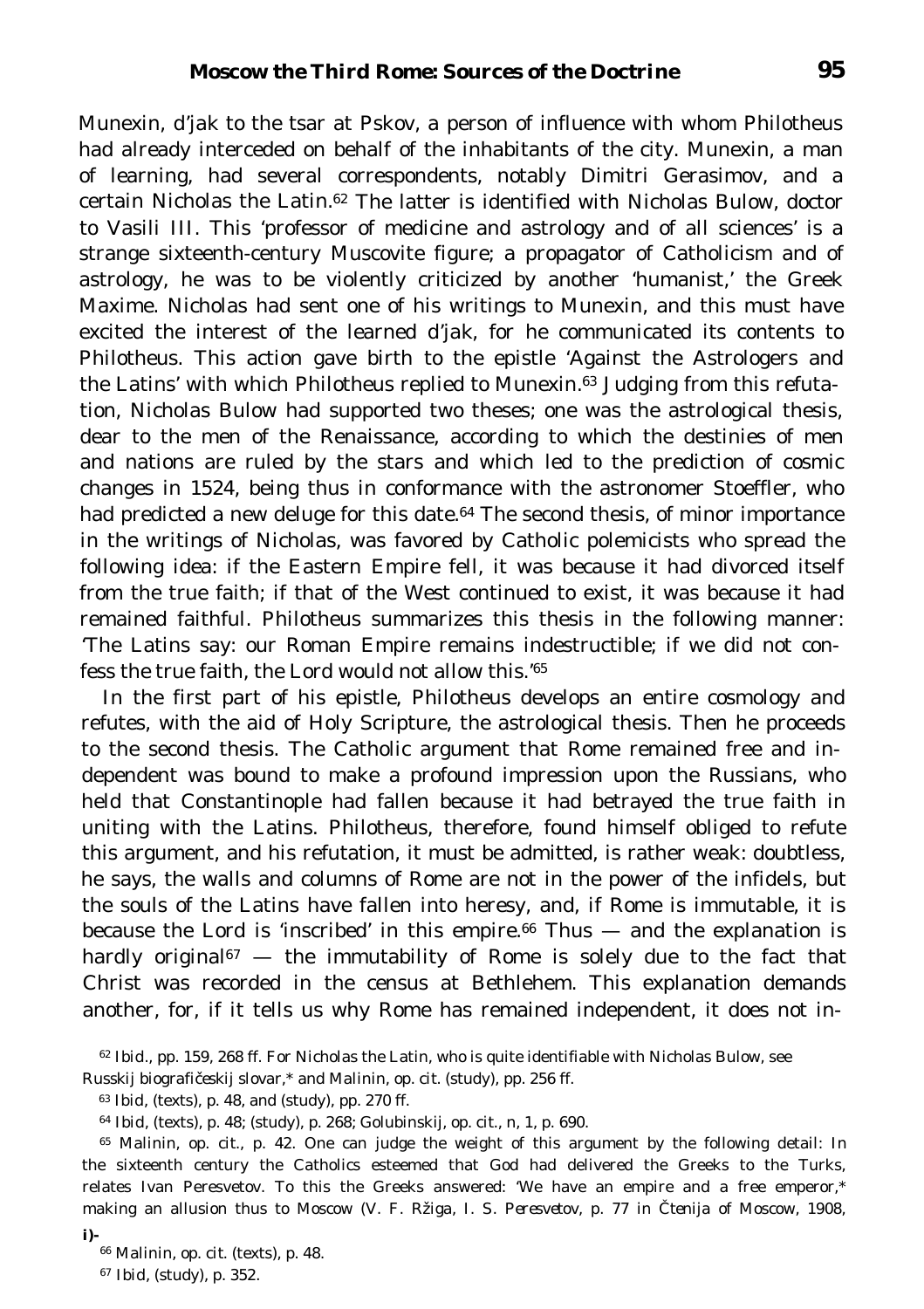dicate where the true Christian Empire lies. Thus Philotheus in this epistle has to take up again his theory of Moscow the Third Rome, which he has already broached in his epistle to Vasili III. Although the epistle to Munexin must have been written nearly ten years, at least, after the formation of Philotheus' doctrine, his reaction against the Catholic point of view must have been earlier and may be considered — Novgorod and Pskov being rather open to Western influences — as one of the factors in the origin of his doctrine. Thus, this doctrine is elaborated, on the one hand, against the Pskovians, who saw in Moscow the kingdom of the Antichrist, and, on the other, against the Catholics, who believed the true Christian Empire to be conserved in the West.

Malinin, in emphasizing that the theory of Philotheus rests upon the prophecies of Daniel, adds: Tt is difficult to say which are the commentaries known in Slavic translation that Philotheus used.'68 Nevertheless, he has made a considerable effort to clarify them; Mme Schaeder has followed up his research. We shall endeavor to throw some light on Philotheus' sources.

First of all, one can establish that Philotheus borrowed the formula of the unification of monarchies from the first Slav translation of the Pseudo-Methodius. In fact, in speaking of the unification of monarchies, which constitutes the thread of universal history, this translation uses the word cmmomece and this term we find again under the pen of Philotheus when he says that all the empires are reunited in that of Moscow.69 But the Pseudo-Methodius in no way enables one to visualize an empire which will replace that of Byzantium, called, according to him, to last to the end of time. It is here that the creative work of Philotheus begins, unless the way was marked out for him by Dimitri Gerasimov.

It is generally admitted that it was under Bulgar influence, and especially that of the Bulgar translation of the chronicle of Manasses which calls Tirnovo 'new Tsar'grad,' that Philotheus named Moscow the Third Rome. P. Miljukov has formulated this hypothesis in the following way: in recognition of aid given the Southern Slavs by Moscow, the former bestowed upon it the title of 'new Tsar'grad' and of 'Third Rome'; thus the principal source for the thought of Philotheus is to be found in the Bulgar translation of Manasses, which he would have used in writing the Russian Chronograph of *151%,* a work of which he must have been the author.70 We have admitted the influence of the Southern Slavs upon the formation of the Muscovite ideology to have been considerable, but in that which concerns Philotheus, if we set aside the hypothesis of Saxmatov on the

<sup>70</sup> P. Miljukov, *Očerki po Istorii russlcoj huVtury* (1930), m, pp. *52-55* cf. also Tixomirov, *op. cit.,* p. 139. This thesis, rests among others on the hypothesis of Saxmatov, according to which Philotheus was the redactor of the Chronograph of 1512 which modifies that of 1442, attributed to the Serbian Pacomus. This Chronograph, as we already know, had been subject to the influence of the Bulgarian translation of the Manasses. Philotheus, according to Saxmatov is supposed to have added the lamentations on the fall of Constantinople. Cf. Saxmatov, *art. cit.,* pp. 80 and 109; and Saxmatov, 'Pute šes tvie M. G. Munexina' in *Izvestija 0. R. Jaz. i S.,* iv, 1, p. 214. H. Schaeder, although rejecting this hypothesis of Saxmatov, admits the influence upon Philotheus of Manasses. *(Op. cit.<sub>9</sub>* pp. 49-59.)

<sup>68</sup> *Ibid.,* p. *525.*

<sup>69</sup> Cf. Istrin, *op. cit.* (texts), p. 89 cf. p. 17 and (study), p. 139; Malinin, *op. cit.* (texts), p. 45 cf. pp. 50—51, 54, 56.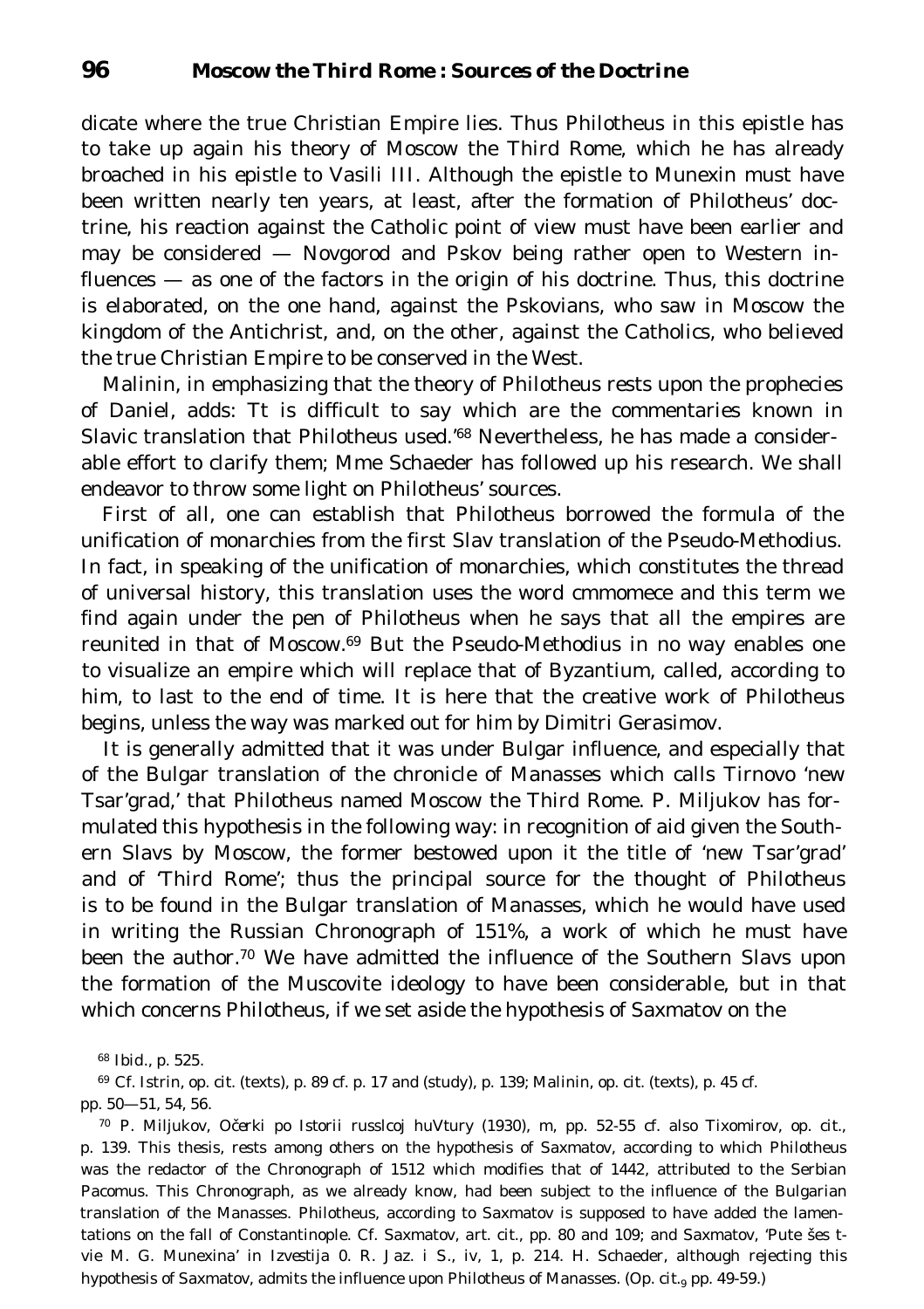Chronograph of 1512, this thesis seems to us erroneous for different reasons.<sup>71</sup> Philotheus had no need to be influenced by the Bulgar chronicle which names, not without ambiguity, Tirnovo 'new Tsar'grad/ since, as early as 1492, the Metropolitan Zosimius had officially awarded to Moscow the title 'new Constantinople.'72 Also, Philotheus developed his theory, as he himself says, 'according to the prophetic books.'73 The Bulgar chronicle could not be considered among these, and yet it is in them that one must search for the sources of Philotheus. It should be remember here that the Apocalypse of Ezra is included in the Bible of Gennadius, translated by the work of the Dominican Benjamin, and of Dimitri Gerasimov, who was in communication by letter with Munexin. We have already suggested that this apocalyptic text had probably been commented and may have influenced the 'Account of the Taking of Pskov.'74 In any case, this text influenced Philotheus since he refers to  $it -$  on another occasion, it is true — in his epistle 'On the Submission of the Reason to Revelation.'75 From this, since the fourth beast of Daniel, the Roman Empire, is represented there as having three heads (considered as three more or less successive kingdoms), it is not difficult to interpret these three heads as Rome, Byzantium, and Russia, which thus becomes the Third Rome.<sup>76</sup>

The correctness of our interpretation would seem to be confirmed by a legend concerning the foundation of Moscow. This legend tells how in 1206, the Grand Duke Daniel Ivano vie discovered in a swamp an enormous beast with three heads. A Greek sage explained to him that in this same place, a large city would be built, and it is there that Daniel Ivano vie laid the foundations of Moscow.<sup>77</sup> We are probably in the presence of a folklore interpretation of the vision of Ezra. Moreover, for J. Križani, who was the first to study and combat the theory of the Third Rome in the seventeenth century, when it was still a living

<sup>71</sup> See notes 70 and 72.

<sup>72</sup> The academician Saxmatov, in attributing to Philotheus the Chronograph of 1512, based his conclusions primarily on the presence in this work of ideas common to both Philotheus and the Chronograph. To our mind, however, this community of ideas is very relative. The author of the Lamentations, which are inserted at the end of the Chronograph, both looks forward to the liberation of the Balkan countries, and hopes for the reestablishment of the Christian Empire; Philotheus on the other hand, takes the view that the Christian Empire is already established at Moscow, and even goes so far as to say that Constantinople will not be restored. Furthermore the Chronograph speaks of St Andrew the Apostle's journey to Kiev, an event in the validity of which Philotheus did not believe. These arguments against the hypothesis of Saxmatov are favorable to those of H. Schaeder.

<sup>73</sup> Malinin, *op. eit.* (text), p. 45.

<sup>74</sup> See above.

<sup>75</sup> Malinin,  $\rho p$ , cit. [text], p. 34, and [study], pp. 244-245) writes the 'third' Ezra, but the quotation used is from the fourth Ezra, iv, 5 and ff. This text, being followed by a reference to Mark, xiii, 32, it is probable that Philotheus quoted it in relation to eschatological questions.

<sup>76</sup> H. Schaeder writes only: 'dass ein viertes Rom nicht sein werde, mag durch die Dreizahl an sich gegeben sein, ist ausserdem durch Daniel VII, 8 und 24 und viertes Ezdra, XII, 22 praformiert.' *(Op.*  $dt$ <sub>y</sub> p. 50.)

*11* Zabelin, *op. cit*, pp. 28 ff. and S. Sambinago, 'Povest' a nacale Moskvy' in *Trudy otdela drevnerusskoj literatury*, hi, 92 ff.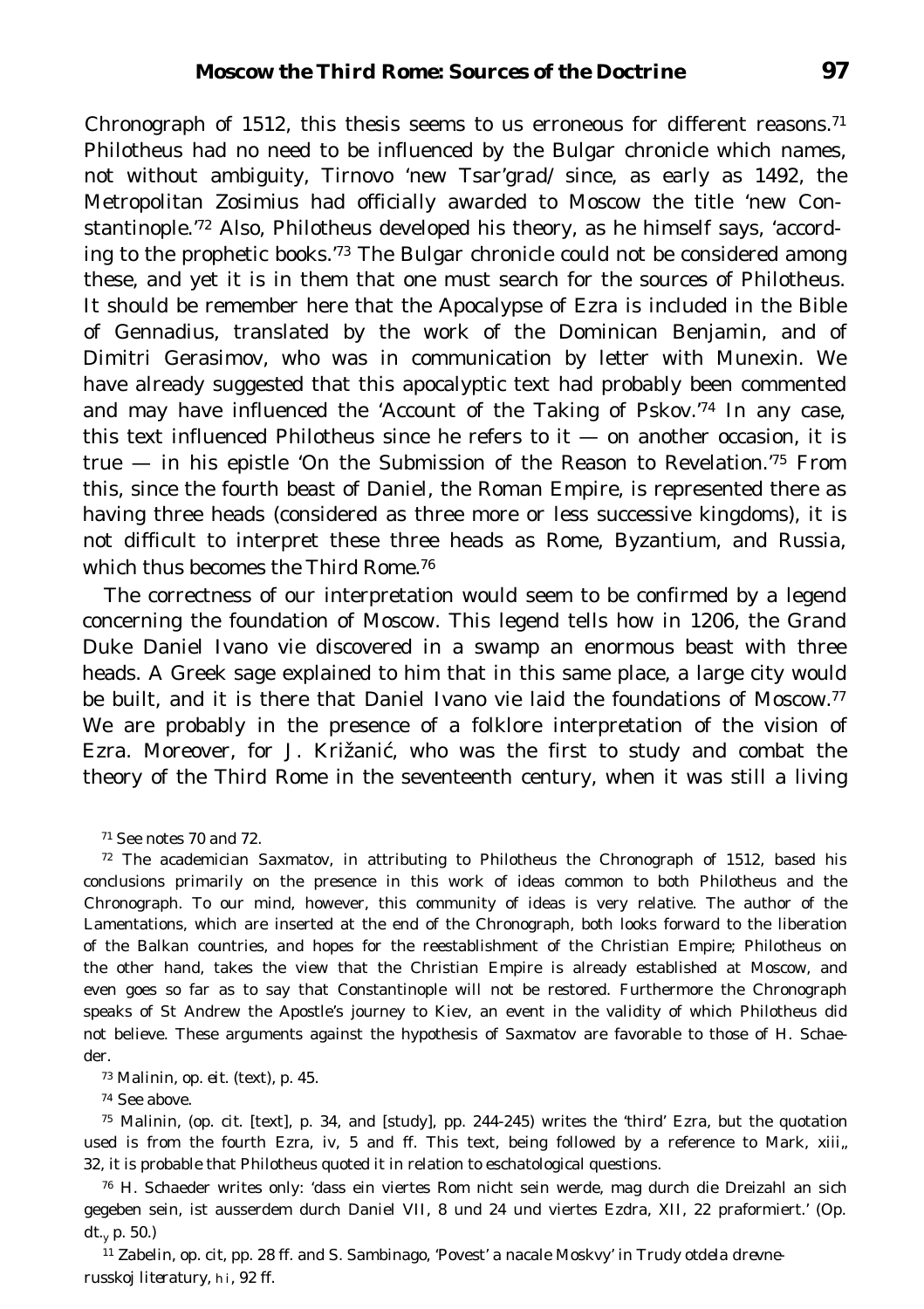idea, the connection of this theory with the visions of Ezra seemed not at all doubtful. In fact, he writes: 'I do not know what the patriarch Jeremiah was thinking of when he called Moscow the Third Rome. It would follow from that that the empire of Moscow is one of the three heads of the eagle (of Ezra), doomed to damnation and perdition.' For him the three heads of the eagle of Ezra symbolize the Roman, Greek, and German empires, this last coming to an end with Charles V.<sup>78</sup>

To return to Philotheus. Why should he conceal his sources? His reasons are quite understandable : he could not, a pious monk and apologist for the Christian Empire, proclaim that Moscow is the third head of the fourth beast of Daniel. The theoreticians of the empire always based their work on the visions of Daniel, but they did not always acknowledge their sources or the identifications that they drew from them, because of the ambiguity of this notion of the last empire, which was sometimes considered as the Christian Empire and sometimes as that of the Antichrist. Philotheus, therefore, saw himself under the obligation of finding another apocalyptic image, one which would be less compromising, to justify his theory. Mme H. Schaeder has quite justly remarked that this image is his original work, of which we are able to follow the development.<sup>79</sup> In his epistle 'Against the Astrologers and the Latins,' Philotheus summarizes, rather awkwardly to be sure, the chapter (xii) of the Apocalypse about the woman dressed in the sun. The latter, according to the commentaries of Saint Andrew of Cesarea, which were very widespread in Russia, represents the Church.80 In speaking of her flight into the desert, when she is pursued by the dragon which spits out water in order to submerge her (Apocalypse, xii, 15), Philotheus expresses himself thus: 'the water signifies unbelief. You see, O chosen of God, that all the Christian empires are submerged by the infidels and the empire of our sovereign is the only one to exist by the grace of Christ.<sup>'81</sup> It is probable that this text is an allegorical explanation of the flood which the Latin Nicholas foretold for 1524. This image is amplified, however, in his epistle to Ivan IV.82 He here declares that the woman dressed in the sun — the Church — flees ancient Rome because the latter is fallen into heresy.<sup>83</sup> She also flees the new Rome  $-$  Constantinople — because at Florence the Greeks joined with the Latins. 'She flees

<sup>78</sup> Križanic, *op. tit.,* p. 11, and by the same author *Russkoe gosudarstvo v polovine XVII-go v.* (1858),

i, 354-356. Cf. Schaeder, *op. cit.,* p. 118. See n. 89.

<sup>80</sup> *Velikie mind MU,* 25-30 Sept., col. 1743.

<sup>81</sup> Malinin, *op. dt.* (text), p. 46.

<sup>82</sup> We admit, though not without hesitation, that the fragment called 'Epistle of Phiiotheus to the tsar Ivan Vasilevi ' does, in fact, contain a passage capable of justifying its claim to this title and is addressed to Ivan IV. On the other hand, we are very skeptical about the whole writing, which Malinin considers as the integral text of this epistle (Malinin, *op. dt.,* (study), pp. 75 ff. and text pp. 57- 66) for it is really an assemblage of quotations most of them identifiable (II Tim. iii, 1-3; the canons of a Concilium and of the Metropolitan Cyril II of Russia; *Jud.,* i, 5-7, II Peter, iii, 3-18) and which wo aid be hard to imagine as an epistle to the sovereign.

83 Philotheus, according to an ancient tradition of the Orthodox polemists, accuses the Catholics, especially on account of the use of unleavened bread, of following the heresy of Apollinaris.

<sup>79</sup> H. Schaeder, *op. cit.,* p. 55.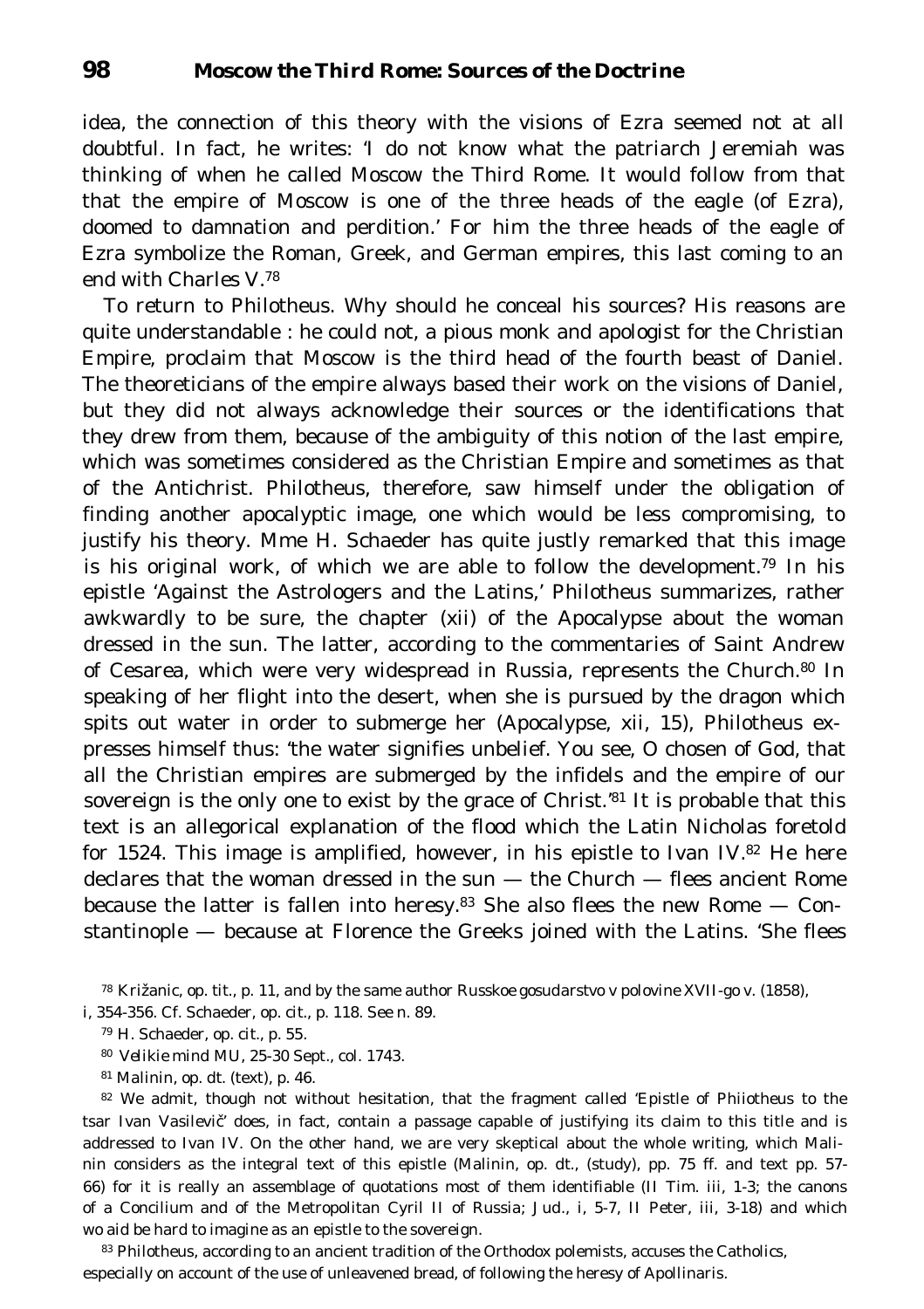into the third Rome which is the new great Russia, that is to say, the desert (*pustynja*), for it was empty *(pusta)* of the holy faith, the divine apostles not having preached there and it is only after all other countries that it has been enlightened by divine grace . . . , and now, alone, the Holy Catholic and Apostolic Church of the East shines more brightly than the sun in the universe, and only the great Orthodox Tsar of Russia, like Noah saved from the flood in the ark, directs the Church.'84 Such is the apocalyptic image which enables Philotheus to legitimize his conception of the removal of the Christian Empire to Moscow, and which justifies, in his eyes, the title which he gives to the tsar, that of 'the only emperor (tsar) of the Christians in all the universe.'<sup>85</sup>

V. Val'denberg emphasizes that Philotheus gives the name of the Third Rome not to Moscow but to all Russia.86 Literally, he is not wrong, for it is the empire and not the city which, in Philotheus' eyes, merits this name. However, in his epistle to Munexin, he speaks of the church of the Assumption at Moscow, and in the epistle to Vasili III, of the church of the Assumption 'of the Third Rome of your empire,' which seems to imply an identification of Moscow with the Third Rome. The Byzantine and Roman empires were often designated by their capitals, (First Rome, Second Rome); it was natural to designate Russia by its capital and thus Moscow became the Third Rome.

Ivan III, as we have already seen, had begun officially to bear the title of tsar; in 1498 he had his grandson Dimitri crowned tsar, a ceremony to be revived with much greater pomp by Ivan IV in 1547. A little later, the Eastern Church recognized him as *basileus.87* The notion of empire thus became, as early as the end of the fifteenth century, one of the important factors in the history of the Grand Duchy of Moscow, which was becoming the great power of Eastern Europe.

The theory of the Third Rome, as Cajev has quite justly noted, in giving ideological form to, and justifying, the activity of the government, in view of the creation of a strong centralized state, was called upon to shape the Muscovite mind.88 In the domain of internal politics, the centralization of power in the autocratic hands of the tsar influenced the whole social evolution of the Muscovite world. In the domain of external politics, the creation of the empire at Moscow led to the protection of Eastern Christians, to the colonization and Christianization of territories located to the East, and finally influenced Muscovite diplomats to an attitude marked by pride in their relations with the states of the West. The theocratic nature of the tsar's power enabled the sovereign to keep his hand upon ecclesiastical affairs. This did not prevent the Church from

<sup>84</sup> Malinin, *op. cit.* (text), p. 63. Malinin in accordance with certain manuscripts, reestablished the lesson 'not having preached there/

<sup>85</sup> *Ibid*., p. 45, cf. p. 50. M. V. Saxmatov, examining the docrtine of the crowning of the Moscow tsars, distinguishes in their power, that of the Russian and that of the Orthodox sovereign. Only the Orthodox power was entitled to claim universality *{Zapiski russkogo nau nogo Instituta v Belgrade*, i, 257 and 264).

<sup>86</sup> V. VaPdenberg, *op. tit.,* pp. 267-268.

87 Kn. M. A. Obolenskij, *Sobomaja gramota duxovenstva pravoslavnog vosto noj cervki utverZdajuš aja san car ja* (1850).

88 N. S. Cajev, *art. cit.,* p. 23.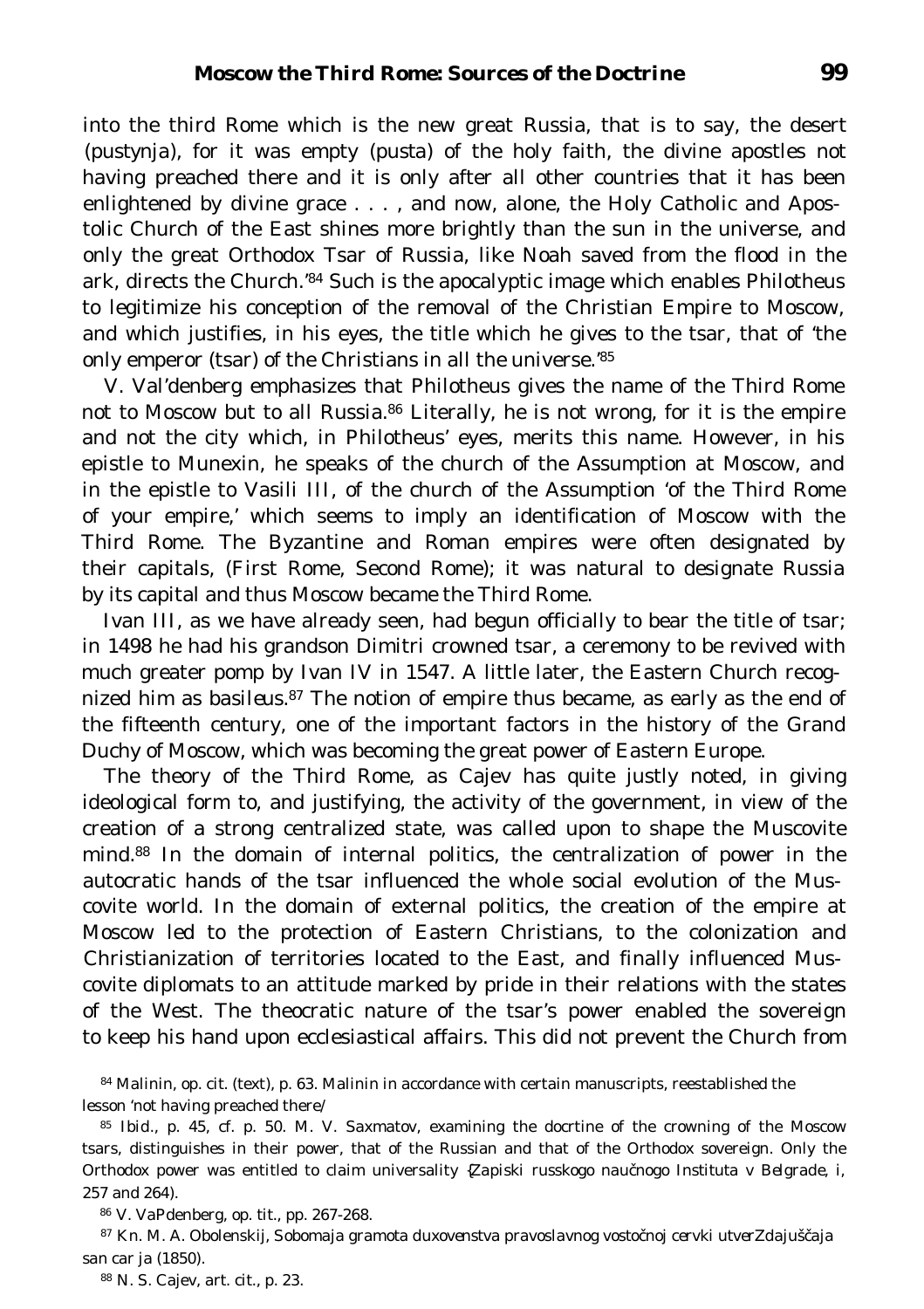developing an apostolic tradition for itself, canonizing numerous saints; and at last, in 1589, its chief received the much-desired title of patriarch.<sup>89</sup> In architecture, literature, and even in the language the new political concepts were profoundly reflected.

Though it is not possible here to trace the development of the theory of the Third Rome, it should be added that, while in principle universalist, it exalted Russian piety and national sentiment, thus tending towards a national and religious particularism. This Muscovite particularism, foreign to Ukrainian Orthodox Christians, and hostile to those of Greece<sup>90</sup> no longer seemed to meet the exigencies of Russian politics in the second half of the seventeenth century.<sup>91</sup> For it was now a question of definitely winning over the Orthodox of Kiev (the old metropolitanate had entered into the obedience of Moscow in  $16^{\circ}$ 9); it was also a question of liberating the Christians of the East and this idea began to appear in the plans of the Muscovite government.<sup>92</sup>

The day that Patriarch Nikon (1605-1681) proclaimed himself Russian by birth but Greek by faith<sup>93</sup> the past of the Muscovite Church was condemned, and with it, Russian piety. The theory formulated by Philotheus seemed to lose its importance. Only the 'Old Believers' remained faithful to it, and for them the Third Rome, like the two preceding, had fallen into heresy, this time the Nikonian heresy.94 Nikon was for them the precursor of the Antichrist, whom they were to discover in Peter the Great. Thus, in the eyes of the 'Old Believers'  $M$ oscow  $-$  the Third Rome  $-$  was transmuted from the Christian Empire into the Empire of Antichrist, and in this way they returned to the ideas of the Pskovians at the beginning of the sixteenth century, against which, as we have seen, Philotheus had reacted.

We shall briefly sketch here the place of the theory of Moscow the Third Rome in the ideology and national consciousness of the Muscovites in the sixteenth century. We possess several writings expressing this ideology. Some, different versions of the 'Account of the Princes of Vladimir,'<sup>95</sup> develop the theme of empire in justifying its translation by genealogies and the transmission of certain relics; others insist on the purity of Russian orthodoxy, equally proved

<sup>89</sup> P. Miljukov, *op. cit*., n, 1, pp. 31 ff. D'jakonov, *op. cit.,* p. 91. The formula of the Philotheus 'Russia — Third Rome,' has found its place in the Statute of the Patriarchate of Moscow, signed by the Patriarch Jeremy II of Constantinople (*Sobranie gosudarstvennyx gramot i dogovorov,* n, 97).

<sup>90</sup> For the discussions with the Greeks on the subject of Muscovite customs, see *So inenija Arsenija Suxanova* in *Ctenija* of Moscow, 1894; on the occasionally antimuscovite attitude of the upper clergy of Kiev, who wished to maintain their obedience to Constantinople, see V. Ejgorn, *0 Snosenijax malorossijskogo duxovenstva s moskovskim praviteV stvom,* pp. 35, 62, 78 in *Ctenija* of Moscow, 1893, n.

<sup>91</sup> N. S. ajev *(art. cit*, p. 3) notes that the ecclesiastical reform of the seventeenth century was in accordance with Moscow's foreign policy.

<sup>92</sup> *Putesestvie Antioxijskogo patriarxa Makarija*, p. 171 in the *Ctenija* of Moscow, 1898, iv. A little later, in 1686, Moscow for the first time, joined a European coalition against the Turks. Cf. also Dr. Mošin, 'Tre i Rim i južni Slovene' in the *Rusko-jugoslavenski Almanah* (Belgrade, 1934), p. 59.

<sup>93</sup> N. Kapterev, *Patriarx Nikon i cap Alexej Mixailovic,* i, 161.

<sup>94</sup> Malinin *(op. cit.),* study, pp. 767-768) has reassembled some of the writings of the old-believers which are concerned with Moscow — the Third Rome.

95 About these legends see the already mentioned work of Ždanov.